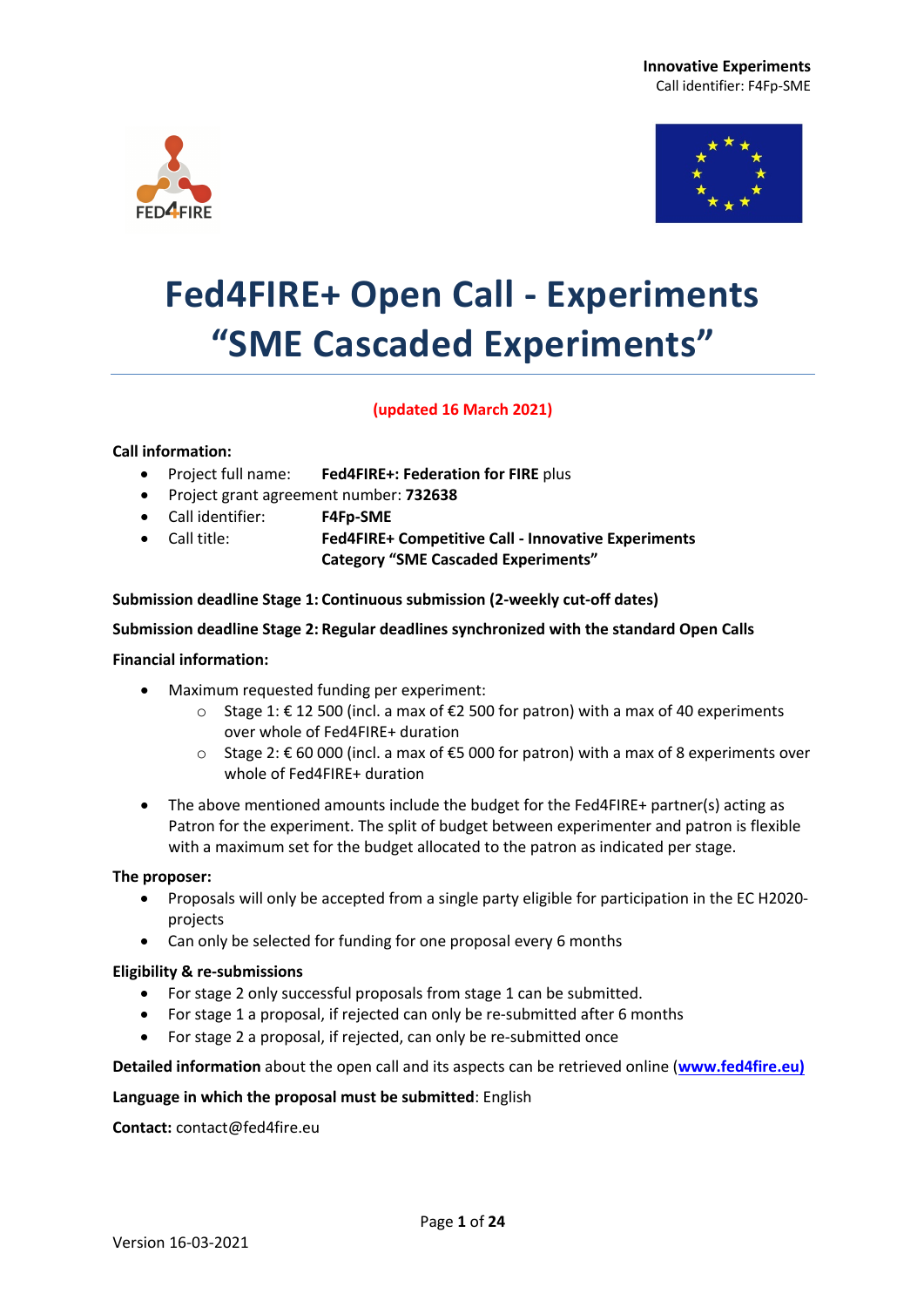# 1 Table of Contents

| $\mathbf{1}$                                                                              |      |        |                                                                       |  |  |  |
|-------------------------------------------------------------------------------------------|------|--------|-----------------------------------------------------------------------|--|--|--|
| 2                                                                                         |      |        |                                                                       |  |  |  |
| 3                                                                                         |      |        |                                                                       |  |  |  |
| 4                                                                                         |      |        |                                                                       |  |  |  |
| 5                                                                                         |      |        |                                                                       |  |  |  |
| 6                                                                                         |      |        |                                                                       |  |  |  |
| Submission of reports (templates can be found as download on the Fed4FIRE+ website<br>6.1 |      |        |                                                                       |  |  |  |
|                                                                                           | 6.2  |        |                                                                       |  |  |  |
| 7                                                                                         |      |        |                                                                       |  |  |  |
|                                                                                           | 7.1  |        |                                                                       |  |  |  |
|                                                                                           | 7.2  |        |                                                                       |  |  |  |
| 8                                                                                         |      |        |                                                                       |  |  |  |
|                                                                                           | 8.1  |        |                                                                       |  |  |  |
|                                                                                           | 8.2  |        |                                                                       |  |  |  |
|                                                                                           | 8.3  |        |                                                                       |  |  |  |
|                                                                                           | 8.4  |        |                                                                       |  |  |  |
| 9                                                                                         |      |        |                                                                       |  |  |  |
|                                                                                           | 9.1  |        |                                                                       |  |  |  |
|                                                                                           | 9.2  |        |                                                                       |  |  |  |
| 10                                                                                        |      |        |                                                                       |  |  |  |
| 11                                                                                        |      |        |                                                                       |  |  |  |
|                                                                                           | 11.1 |        |                                                                       |  |  |  |
|                                                                                           | 11.2 |        |                                                                       |  |  |  |
|                                                                                           | 11.3 |        |                                                                       |  |  |  |
|                                                                                           | 11.4 |        |                                                                       |  |  |  |
|                                                                                           | 11.5 |        |                                                                       |  |  |  |
| 12                                                                                        |      |        |                                                                       |  |  |  |
| 13                                                                                        |      |        |                                                                       |  |  |  |
| 13.1                                                                                      |      |        |                                                                       |  |  |  |
|                                                                                           |      | 13.1.1 | Stage 2 proposal submitted as follow-up of Stage 1 experiment: 20     |  |  |  |
|                                                                                           |      | 13.1.2 | No stage 2 proposal submitted as follow-up of Stage 1 experiment:  20 |  |  |  |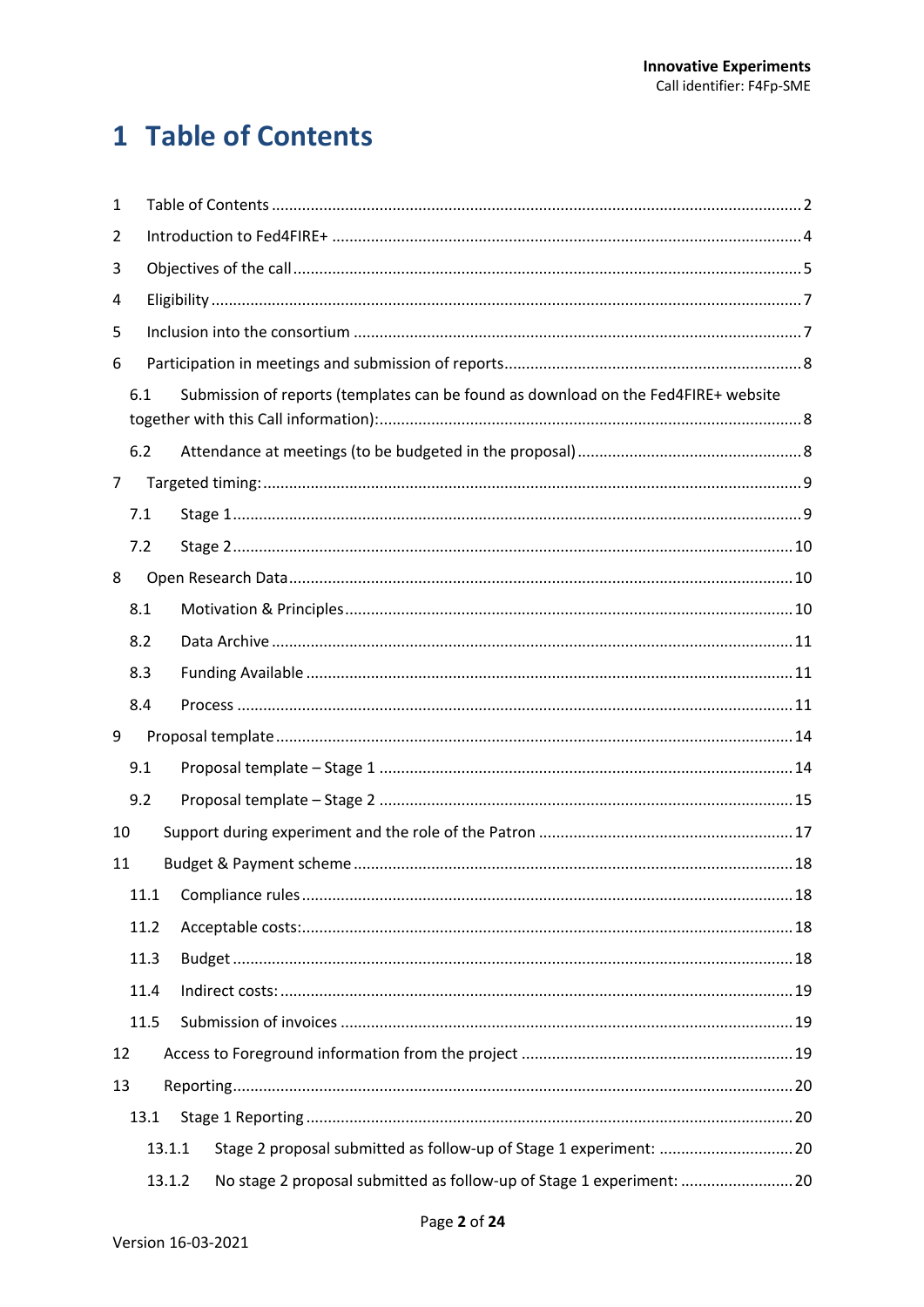### **Innovative Experiments**

Call identifier: F4Fp-SME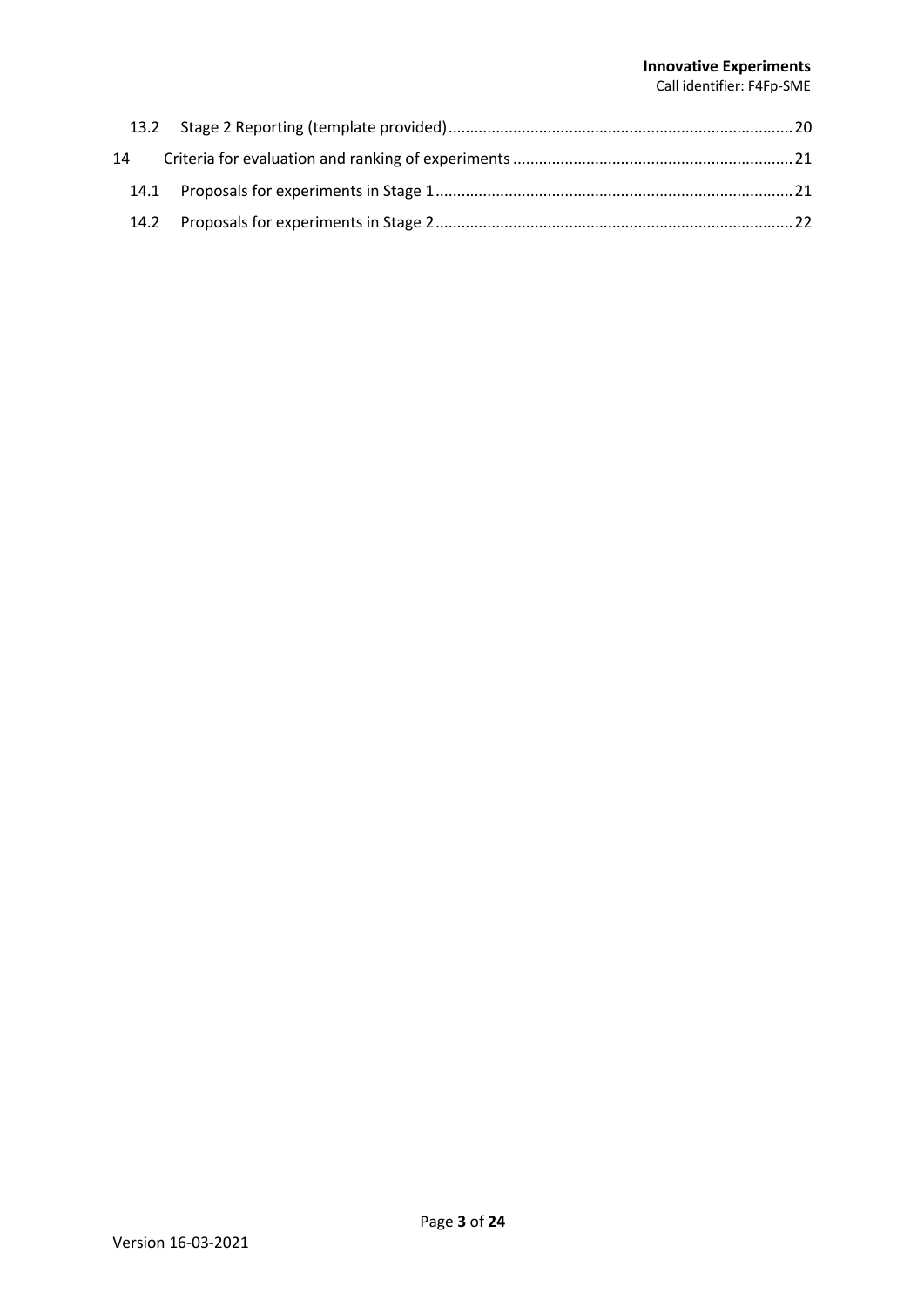# **2 Introduction to Fed4FIRE+**

Fed4FIRE+ is a Research and Innovation Action under the European Horizon 2020 Programme addressing the work programme topic Future Internet Research and Experimentation. The project started on 01 January 2017 and runs for 60 months, until the end of 2021.

The Fed4FIRE+ project has the objective to run and further improve Fed4FIRE+'s "best-intown" federation of experimentation facilities for the Future Internet Research and Experimentation initiative. Federating a heterogeneous set of facilities covering technologies ranging from wireless, wired, cloud services and open flow, and making them accessible through common frameworks and tools suddenly opens new possibilities, supporting a broad range of experimenter communities covering a wide variety of Internet infrastructures, services and applications.

Fed4FIRE+ continuously upgrades and improves the facilities and include technical innovations, focused towards increased user satisfaction (user-friendly tools, privacyoriented data management, testbed SLA and reputation, experiment reproducibility, servicelevel experiment orchestration, federation ontologies, etc.). It will open this federation to the whole community and beyond, for experimentation by industry and research organisations, through the organization of Open Calls and Open Access mechanisms

The project also offers a flexible, demand-driven framework which allows test facilities to join during the course of its lifetime by defining a set of entry requirements for new facilities to join and to comply with the federation.

Fed4FIRE+ also continues to build on the existing community of experimenters, testbeds and tool developers and bring them together regularly (two times a year) in engineering conferences to have maximal interaction between the different stakeholders involved.

An overview of the available FIRE facilities offered through Fed4FIRE+ can be retrieved at the facility overview page on the Fed4FIRE+ website<sup>1</sup>. Additional background information about both the offered facilities, the tools adopted by the federation, and the implementation steps needed from a facility when joining the federation can also be found in the Fed4FIRE+ training material<sup>2</sup>.

<sup>1</sup> https://www.fed4fire.eu/testbeds/

<sup>2</sup> http://doc.fed4fire.eu/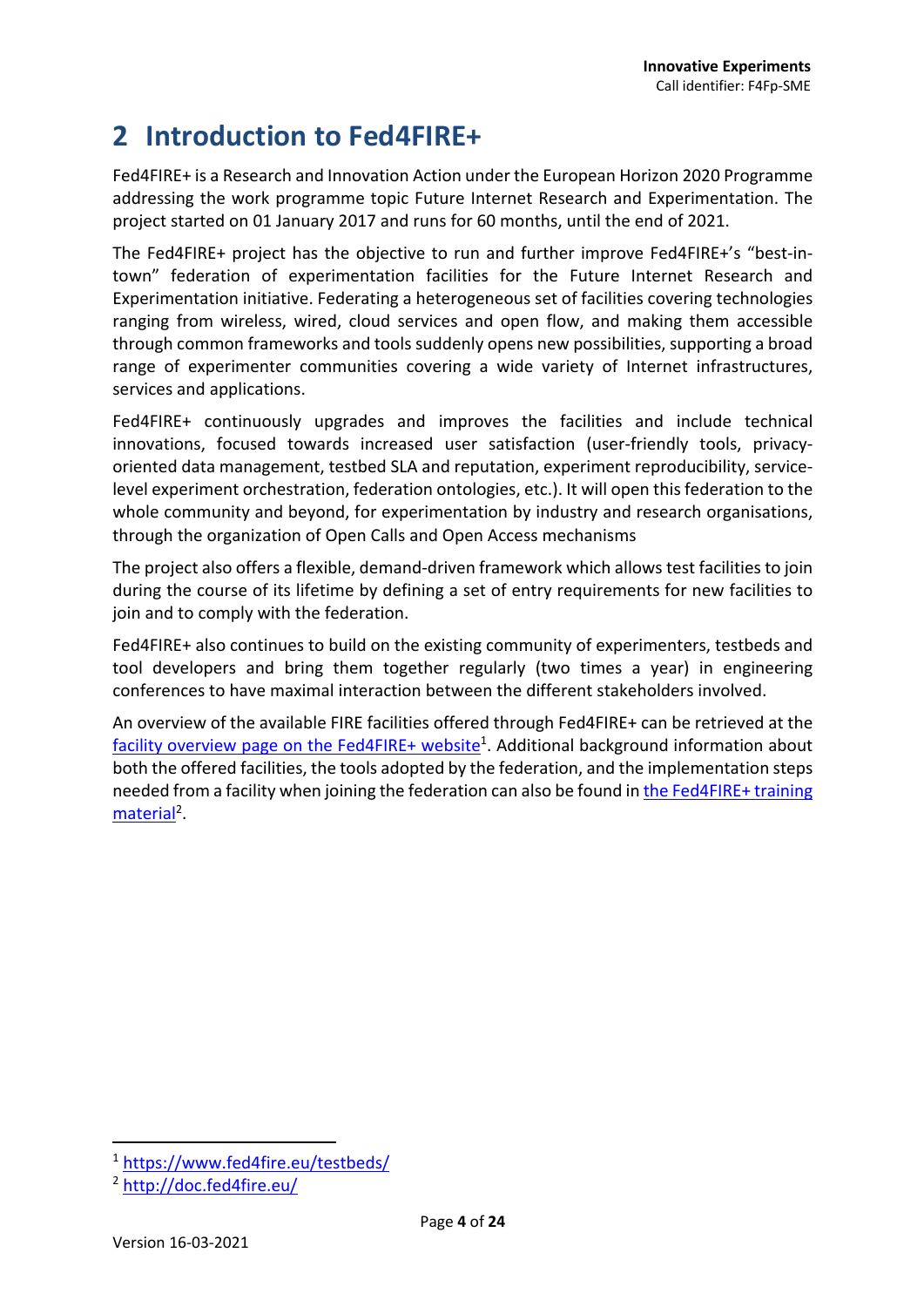# **3 Objectives of the call**

The major objective of this Open Call is to make the federated infrastructure directly available for execution of innovative experiments by experimenters from SMEs with a limited amount of effort in preparing the proposals and increasing the quality of the experiments.

Standard Open Calls work in a 1-stage scenario, and imply a relatively significant investment in time and effort for the proposing party to prepare and submit a proposal. It also takes a significant amount of time for the proposer to receive notification of acceptance / rejection of the proposals. These considerations regularly restrict the submissions by SMEs and their participation in Open Calls.

To overcome these thresholds, Fed4FIRE+ has run a 2-staged submission process in the 2<sup>nd</sup> Fed4FIRE+ Open Call and based on the positive feedback implements this staged submission in a continuous way through this Open Call.

The principle is as follows:

- 1) A  $1<sup>st</sup>$  stage submission requires the submission of a very limited-sized proposal for a short-duration experiment after consultation with the required testbeds.
- 2) Bi-monthly, all submitted proposals are collected and submitted to an external panel of reviewers for a fast review.
- 3) This quasi continuous review process targets a notification of acceptance / rejection within 2 weeks. In exceptional circumstances like holiday periods,… this period may be slightly longer but feedback will always be provided within 4 weeks.
- 4) This review process involves a review by:
	- a. at least 3 reviewers as well as
	- b. a review on technical feasibility by the Patron(s), i.e. the responsible of the testbeds intended to be used.
- 5) Once accepted, the experiment runs for 3 months
- 6) The budget is max. 12 500 euro including the support for the Patrons (testbed providers). How the split of the budget is made the experimenter and the patron is flexible however the budget of the Patron cannot exceed 2 500 euro in Stage 1
- 7) At the end of the experiment a report is produced by the experimenter to Fed4FIRE+.
- 8) If desired, the proposers can submit a more elaborated proposal for a more extensive experiment (duration 5 months) together with the testbeds, which will be used in the experiment, at specific submission deadlines (submission deadlines will be set with a periodicity of 6 months)
- 9) The submission process for this  $2^{nd}$  stage runs synchronised every 6 months with the standard Open Calls of Fed4FIRE+ but acceptance is independent from these standard Open Calls and runs on a separate budget.
- 10) Once accepted the  $2^{nd}$  stage experiment runs for 5 months
- 11) The budget is max. 60 000 euro including the support for the Patrons (testbed providers). How the split of the budget is made the experimenter and the patron is flexible however the budget of the Patron cannot exceed 5 000 euro in Stage 2
- 12) At the end of the experiment, a report is produced by the experimenter to Fed4FIRE+.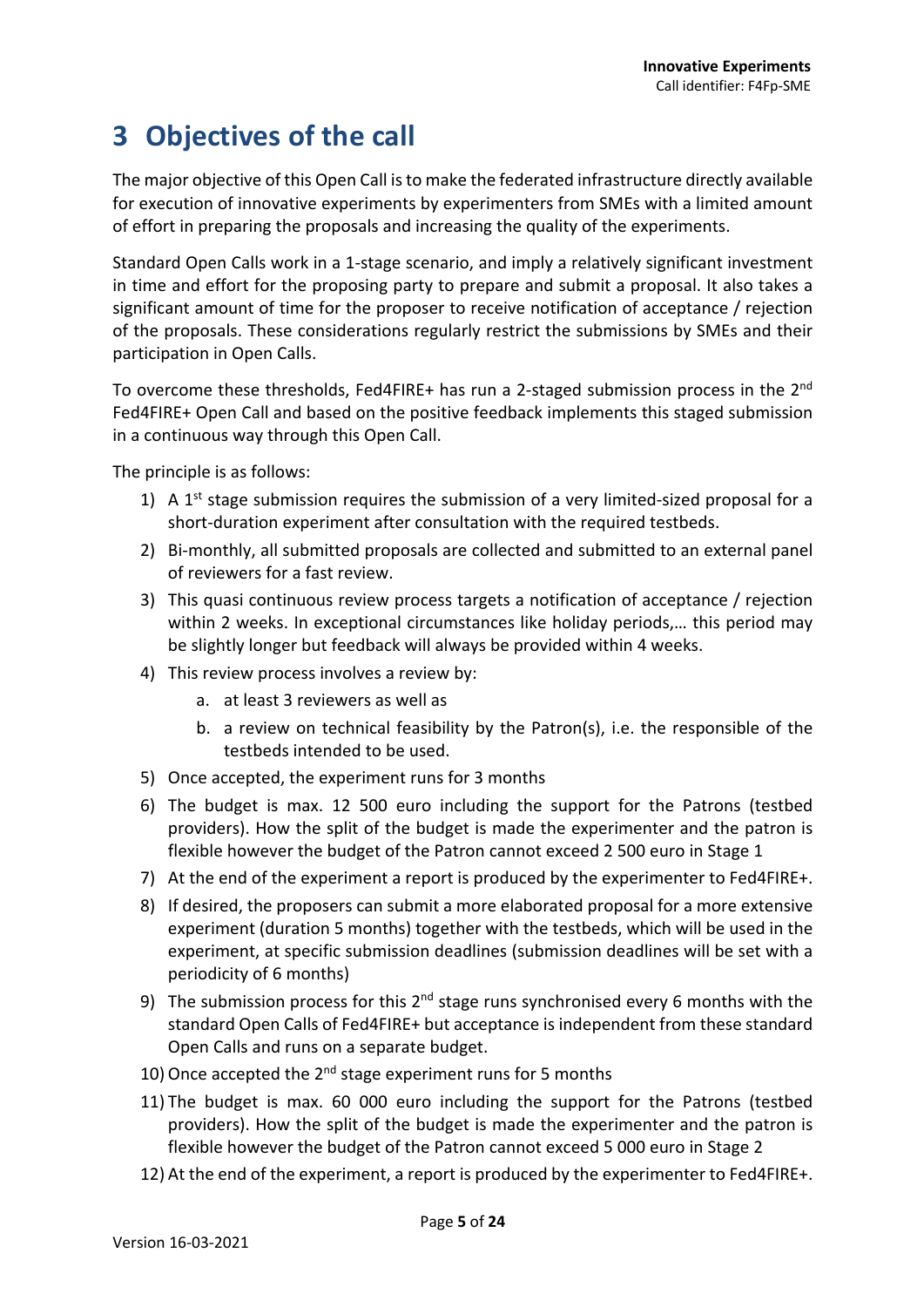- 13) If a proposal is not accepted in the  $1<sup>st</sup>$  stage, re-submission is only allowed after 6 months.
- 14) If a proposal is not accepted in the  $2<sup>nd</sup>$  stage, only 1-time re-submission is allowed.

The experiments submitted in Stage 1 are innovative experiments with a limited time in order to collect information on feasibility, requirements, challenges,.. to prepare for the 2<sup>nd</sup> stage. The experiments submitted in the  $2<sup>nd</sup>$  stage are proposals for more extensive innovative experiments which are built upon the proposals and experiments run after selection in the  $1<sup>st</sup>$ stage.

Examples of such experiments may include but are not limited to testing of new protocols or algorithms, performance measurements, service experiments. It is required that these experimenters will come from parties or organisations that are not part of the Fed4FIRE+ project consortium and which have NOT submitted any proposal yet in the previous Open Calls of the Fed4FIRE+ project. Parties which have submitted proposals in Open Calls from other projects are eligible.

The Fed4FIRE+ project is issuing this series of open and competitive calls for experiments with a degree of industrial and/or scientific innovation, relevance for the Fed4FIRE+ federation and an appropriate scale of complexity. Independent evaluations of the submitted proposals will be performed, in order to select experiments which will be executed within the project. It is required that the experiments are performed by a single organization.

This continuous Open Call targets only experiments originating from SME's:

In both stages, external reviewers will evaluate proposals and selection will be made upon:

- Exceeding set thresholds on specific evaluation criteria (see below) for Stage 1
- Ranking of the proposals after review for Stage 2

**Benefits for an experimenter** to propose experiments on the Fed4FIRE+ federation of testbeds:

- Possibility to perform experiments that break the boundaries of different testbeds or domains (wireless, 5G, wired, OpenFlow, cloud computing, smart cities, services, etc.)
- Easily access all the required resources with a single account.
- Focus on your core task of experimentation, instead of on practical aspects such as learning to work with different tools for each testbed, requesting accounts on each testbed separately, etc.
- An extra benefit which is offered in this call is the
	- o 2-stage approach with a minimum effort in Stage 1
	- $\circ$  A dedicated support from specific Fed4FIRE+ members. Each proposer, preparing a proposal is required to seek a supporting Fed4FIRE consortium partner or partners (the "Patron") that will be in charge of dedicated (advanced) support of the experiment.
	- $\circ$  A limited budget available for running small experiments in preparation of the Stage 2 proposal submission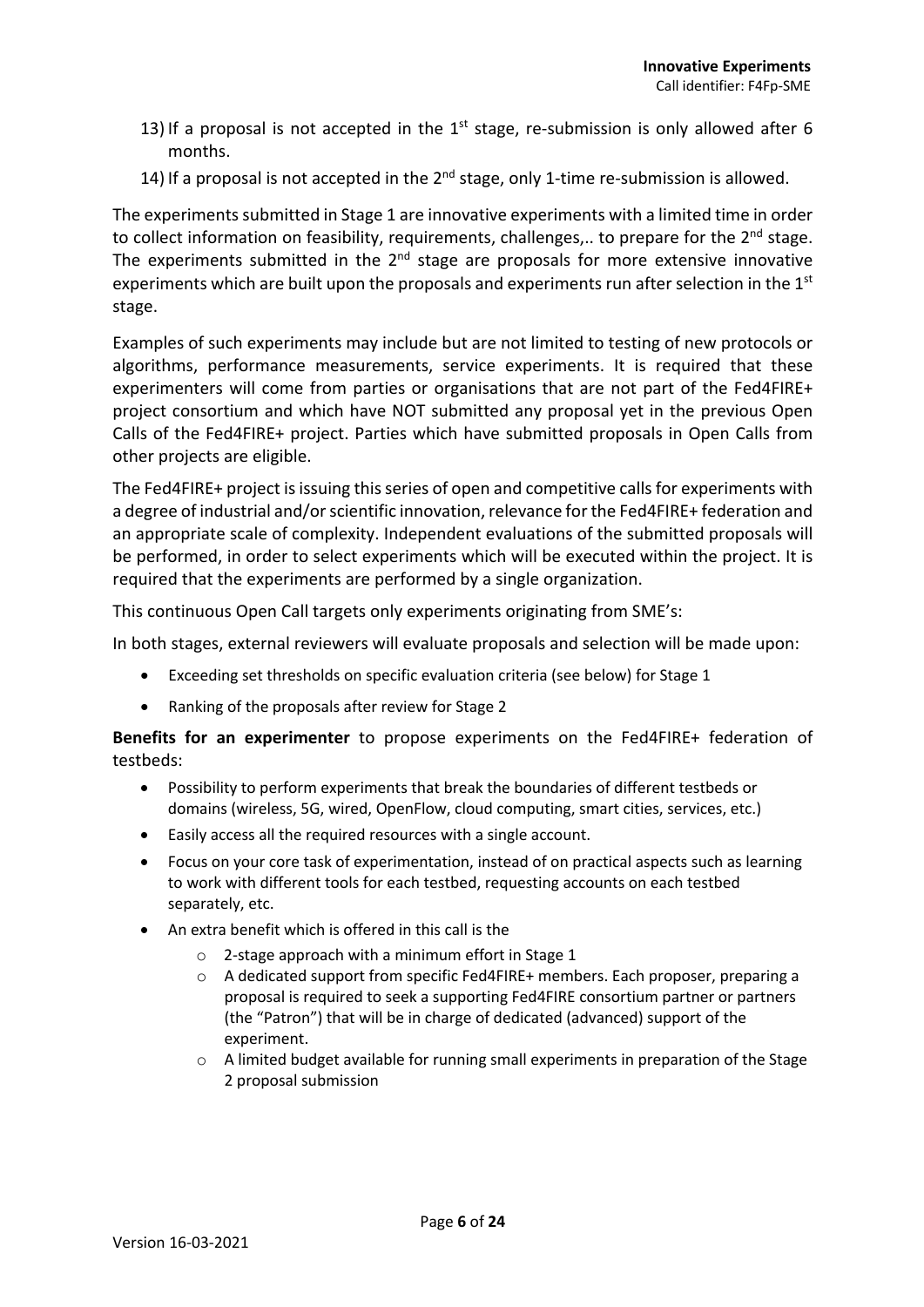# **4 Eligibility**

- Proposals will only be accepted from parties eligible for participation in EC H2020-projects.
- Proposals will only be accepted from single parties (no consortia are allowed).
- Proposers must originate from parties or organisations that are not already part of the Fed4FIRE+ project consortium.
- Proposers can submit multiple experiment proposals, but only one experiment per proposer will be selected for funding every 6 months. In case multiple proposals are submitted by the same party, reference should be made to each submitted proposal and clear indication should be given on the complementarity of the proposals.
- For stage 2 only successful proposals from stage 1 can be submitted.
- For stage 1 a proposal, if rejected can only be re-submitted after 6 months
- For stage 2 a proposal, if rejected, can only be re-submitted once
- Proposers who have submitted proposals in previous calls of the Fed4FIRE+ project are allowed to re-submit. Details on how this information needs to be included in the proposal are given below and should be included in a specific section in the proposal (cfr. Proposal template)
	- Parties who have submitted proposals in previous calls which were NOT selected for funding should indicate the exact dates and details of the previous submissions.
	- Parties who have submitted proposals in previous calls which were selected for funding should indicate the difference between the current proposal and the previously submitted proposal.
	- Parties belonging to a legal entity of which other groups have submitted proposals in previous calls also need to indicate the difference between the current proposal and the previously submitted proposals.
- Proposals acceptance is subject to budget availability

### **5 Inclusion into the consortium**

Once a party is selected to perform the proposed experiment, it will be contracted by the Project Coordinator (imec) as a  $3<sup>rd</sup>$  Party receiving financial support. This will require the signature of the Agreement of which can be found as download on the Fed4FIRE+ website together with this Call information.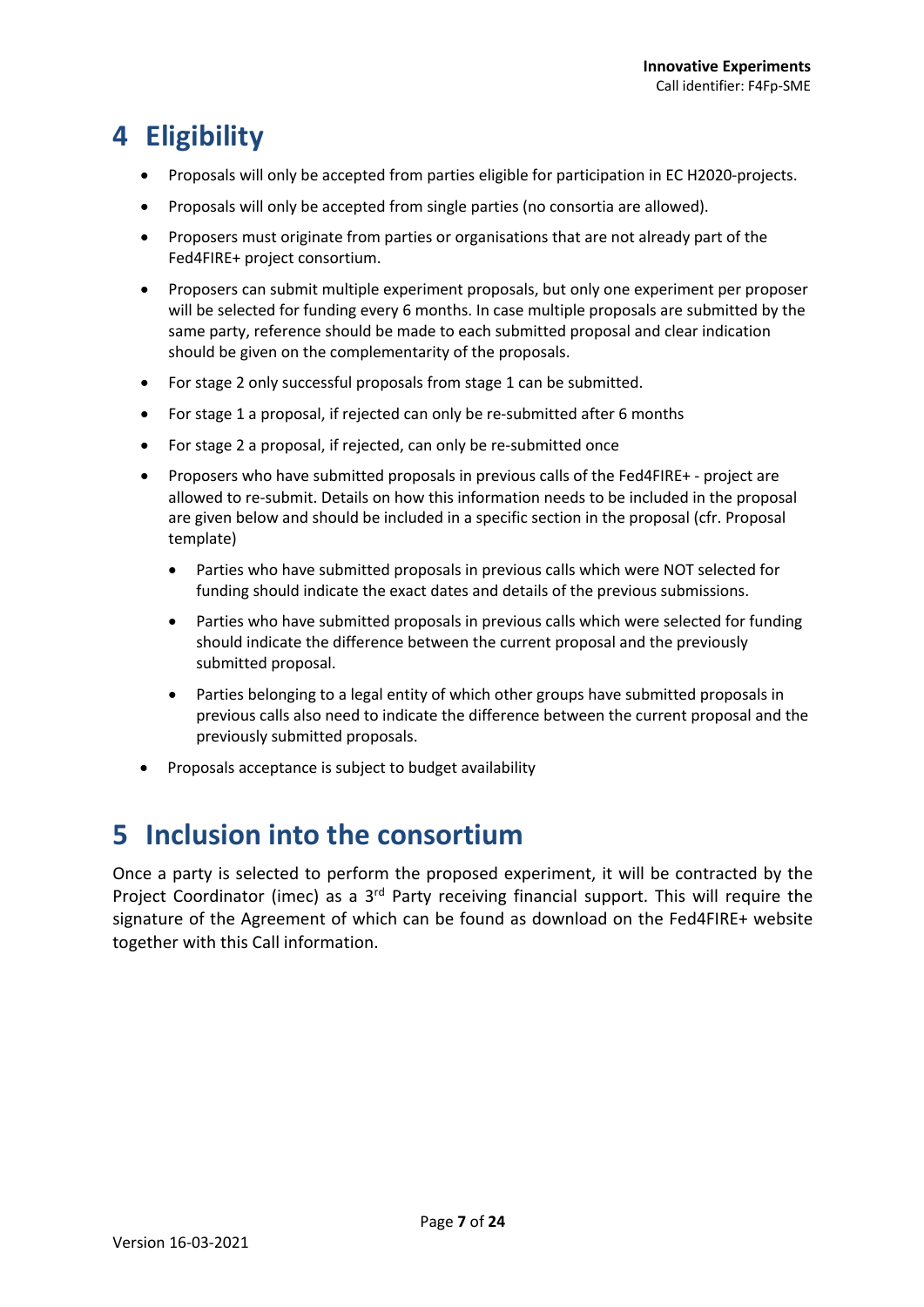# **6 Participation in meetings and submission of reports**

**6.1 Submission of reports (templates can be found as download on the Fed4FIRE+ website together with this Call information):**

The proposer will need, if its experiment is:

- Selected for funding in Stage 1:
	- o to submit a report (template provided)
	- $\circ$  to prepare a flyer (1 A4-page) describing the objective and results of the experiment as well as the impact of the experiment on the proposers' business. This flyer can be used by the Fed4FIRE+ consortium at public events.
	- $\circ$  to prepare a presentation and demo, to be used at the formal review meeting, explaining and illustrating:
		- the objective and results of the experiment
		- the impact of the experiment on the proposers' business.
		- The feedback towards the Fed4FIRE+ consortium on the use of the facilities
- Selected for funding in Stage 2:
	- o To submit a report at the end of the experiment (template provided).
	- $\circ$  To prepare a Poster (A1-format) describing the objective and results of the experiment as well as the impact of the experiment on the proposers' business. This poster can be used by the Fed4FIRE+ consortium at public events and will be used at the occasion of the review meetings.
	- o To prepare a flyer (2 A4-pages) describing the objective and results of the experiment as well as the impact of the experiment on the proposers' business. This flyer can be used by the Fed4FIRE+ consortium at public events.
	- o To prepare a presentation and demo explaining and illustrating:
		- the objective and results of the experiment
		- the impact of the experiment on the proposers' business.
		- The feedback towards the Fed4FIRE+ consortium on the use of the facilities
	- The production of a short video about the experiment is recommended. This video will be used by the Fed4FIRE+ project at public events.

### **6.2 Attendance at meetings (to be budgeted in the proposal)**

- The proposer of a 1<sup>st</sup> stage proposal, is *stimulated* to attend FEC-events:
	- o Objective: attend tutorials and learn about Fed4FIRE+
	- o Discuss preparation of Stage 1 proposal with testbeds
- If accepted for funding in the 1<sup>st</sup> stage, experimenters are *required* to attend the FEC-event immediately following the end of the experiment
	- o To be attended by all funded experimenters
	- o Objectives:
		- § presentations by the finished experiments will serve as tutorials and demonstrations towards participants and new experiments attending the event.
		- formal review meeting by EC representatives of all finished experiments.
	- o Discuss preparation of Stage 2 proposal with testbeds
- If accepted for funding in the 2<sup>nd</sup> stage, experimenters are *required* to attend the FEC-event immediately following the end of the experiment
	- o To be attended by all funded experimenters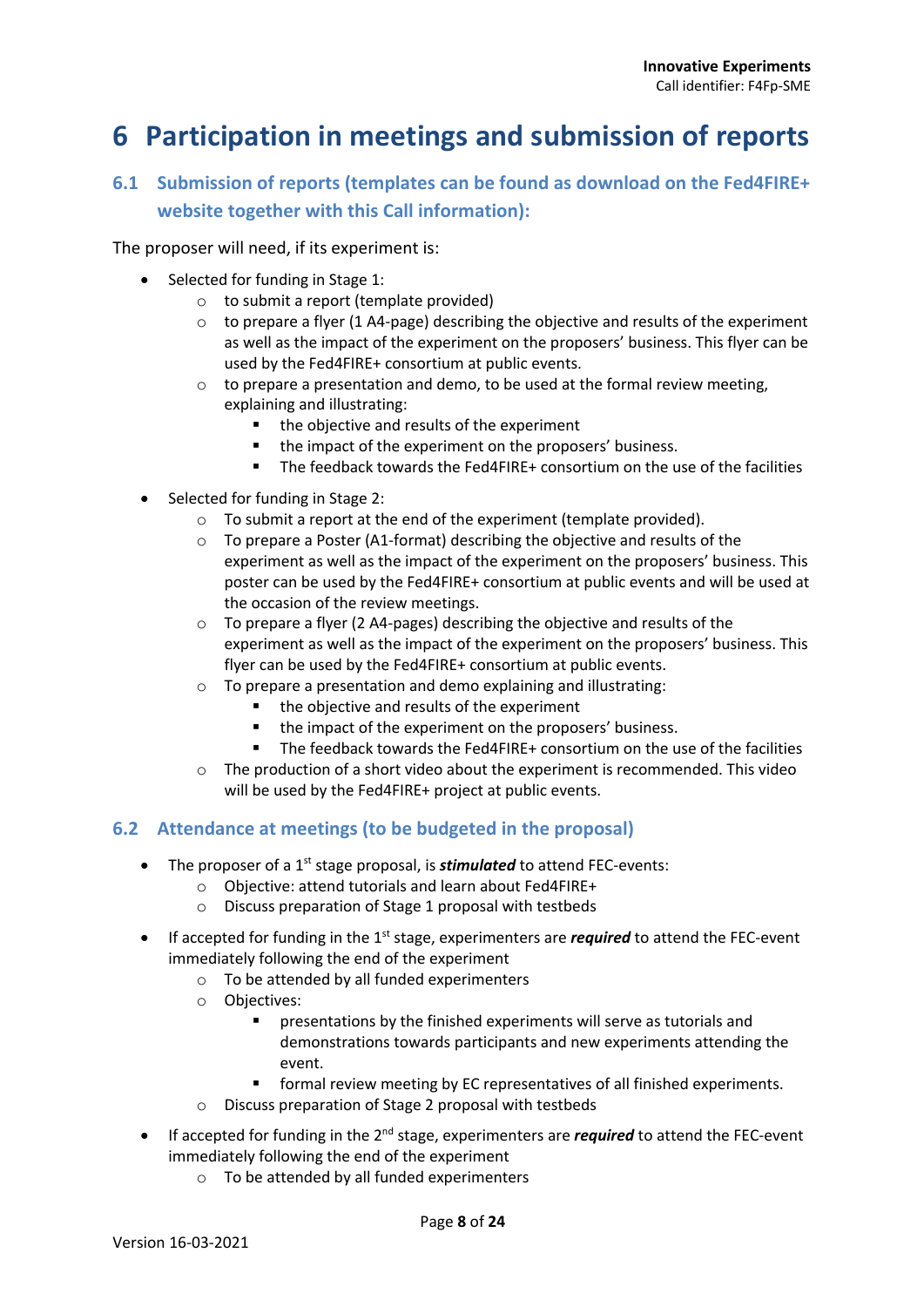- o Objectives:
	- § presentations by the finished experiments will serve as tutorials and demonstrations towards participants and new experiments attending the event.
	- formal review meeting by EC representatives of all finished experiments.
- Project meetings
	- $\circ$  As the experimenter will be linked to the project as 3<sup>rd</sup> Party, there will no possibility to attend formal meetings of the consortium but specific (remote) meetings regarding the experiment can be set up with Fed4FIRE+ partners. The engineering conferences should be used to discuss face-to-face.

## **7 Targeted timing:**

### **7.1 Stage 1**

• Submission deadline: 2-weekly cut-off dates

of acceptance (maximum)

end of experiment

Target dates:

- $O = 06/11/18$
- $O$  20/11/18
- $O = 04/12/18$
- $0$  18/12/18
- $\circ$  08/01/19
- $O$  22/01/19
- $O = 05/02/19$
- $0.19/02/19$
- o Etc…
- Notification of selection: 2 weeks (target) after submission
- Attending FEC Tutorials (suggested): example and the continuous continuous continuous
- Start of the experiment: 1 month after notification
- End of the experiment and  $\bullet$  3 months after start
- Submission of Report: 3 months after start
- Formal review meeting (co-located with FEC) FEC immediately following

Version 16-03-2021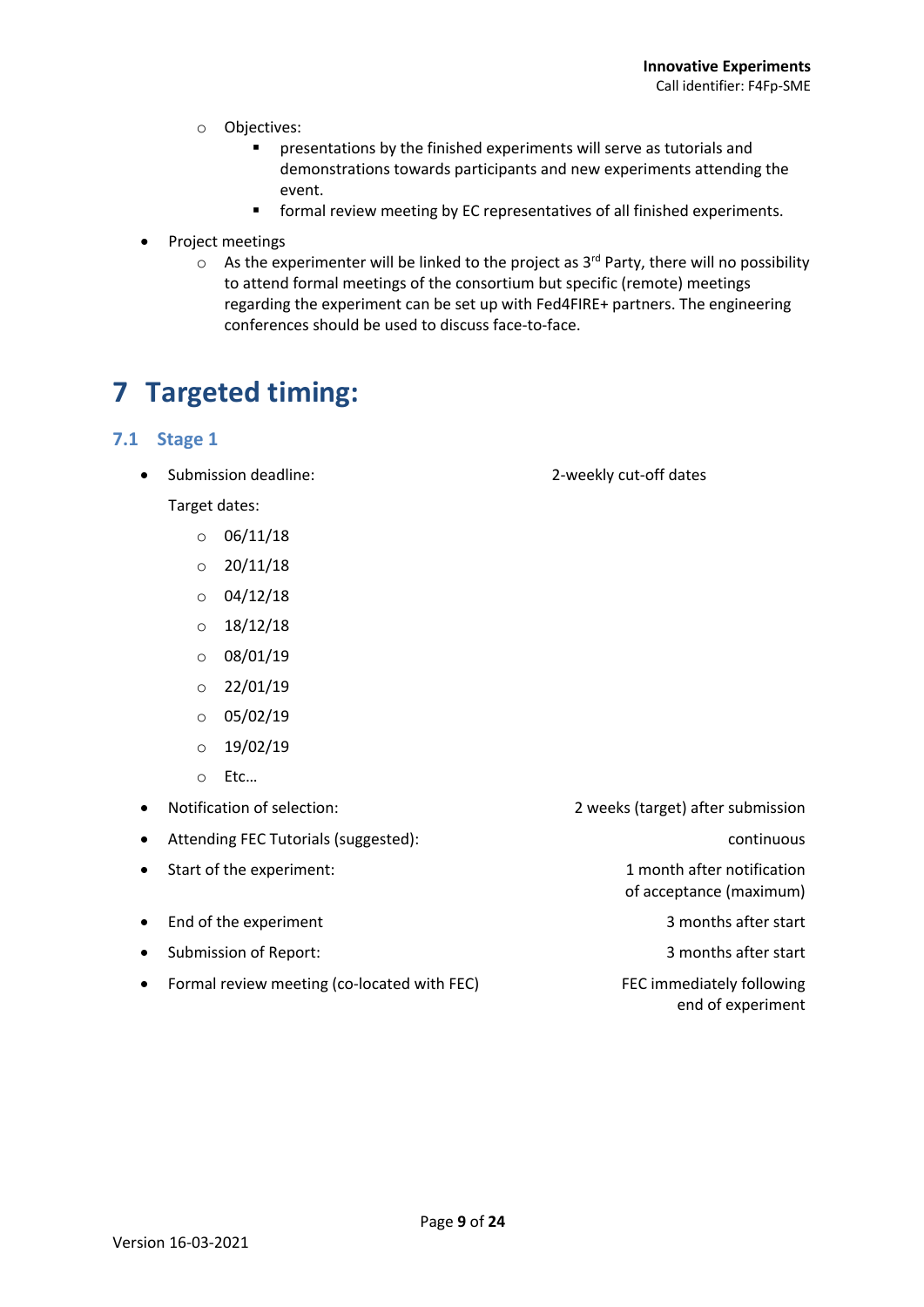#### **7.2 Stage 2**

• Submission deadline: submission deadline of

| <b>Submission</b>                                                                      | Call                                                                          | Call           | <b>Start</b> | <b>Duration</b> | <b>Review</b>          |  |
|----------------------------------------------------------------------------------------|-------------------------------------------------------------------------------|----------------|--------------|-----------------|------------------------|--|
|                                                                                        | Open                                                                          | <b>Close</b>   | exp.         | Exp.            |                        |  |
| OC4-M                                                                                  | 20/06/18                                                                      | 18/09/18       | $10/18$ (*)  | 5M              | FEC5 (spring 19)       |  |
| OC5-M                                                                                  | $01/12/18$ (*)                                                                | $01/03/19$ (*) | $04/19$ (*)  | 5 M             | <b>FEC6 (fall 19)</b>  |  |
| OC6-M                                                                                  | $01/06/19$ (*)                                                                | $15/09/19$ (*) | $10/19$ (*)  | 5 M             | FEC7 (spring 20)       |  |
| OC7-M                                                                                  | $01/12/19$ (*)                                                                | $01/03/20$ (*) | $04/20$ (*)  | 5 M             | FEC8 (fall 20)         |  |
| OC8-M                                                                                  | $01/06/20$ (*)                                                                | 15/09/20 (*)   | $10/20$ (*)  | 5 M             | FEC9 (spring 21)       |  |
| OC9-M                                                                                  | $01/12/20$ (*)                                                                | $01/03/21$ (*) | $04/21$ (*)  | 5 M             | <b>FEC10 (fall 21)</b> |  |
| $(*)$ : tentative dates only                                                           |                                                                               |                |              |                 |                        |  |
| $\bullet$                                                                              | Targeted acknowledgment of selection:<br>4 weeks after<br>submission deadline |                |              |                 |                        |  |
| 1 month after notification<br>Start of the experiment:<br>٠<br>of acceptance (maximum) |                                                                               |                |              |                 |                        |  |
| continuous<br>Attending FEC Tutorials (suggested):<br>$\bullet$                        |                                                                               |                |              |                 |                        |  |
| End of the experiment<br>$\bullet$                                                     |                                                                               |                |              |                 | 5 months after start   |  |
|                                                                                        |                                                                               |                |              |                 |                        |  |

• Submission of Report: 5 months after start

- 
- Formal review meeting (co-located with FEC): FEC immediately following

standard Open Calls:

• Presentation at FEC: FEC immediately following end of experiment

end of experiment

# **8 Open Research Data (only for Stage 2)**

### **8.1 Motivation & Principles**

In order to support open and repeatable scientific experiments, the EC is advocating that experimenters publish their experiment data<sup>3,4</sup>. This is not mandatory: the EC recognises that there are legitimate reasons why experimenters may want to keep their data confidential. To support this in Fed4FIRE+, experimenters are encouraged (but not mandated) to create a data package containing their experiment results with all data that supports them, and upload it to the Fed4FIRE+ approved repository so that it may be found and reused by other interested parties.

The EC's guiding principle regarding open research data is *"AS OPEN AS POSSIBLE, AS CLOSED AS NECESSARY"*. This means the default situation is that all experiment data should be open but if there

<sup>3</sup> https://ec.europa.eu/research/press/2016/pdf/opendata-infographic\_072016.pdf

<sup>4</sup> http://ec.europa.eu/research/participants/data/ref/h2020/grants\_manual/hi/oa\_pilot/h2020-hi-oa-datamgt\_en.pdf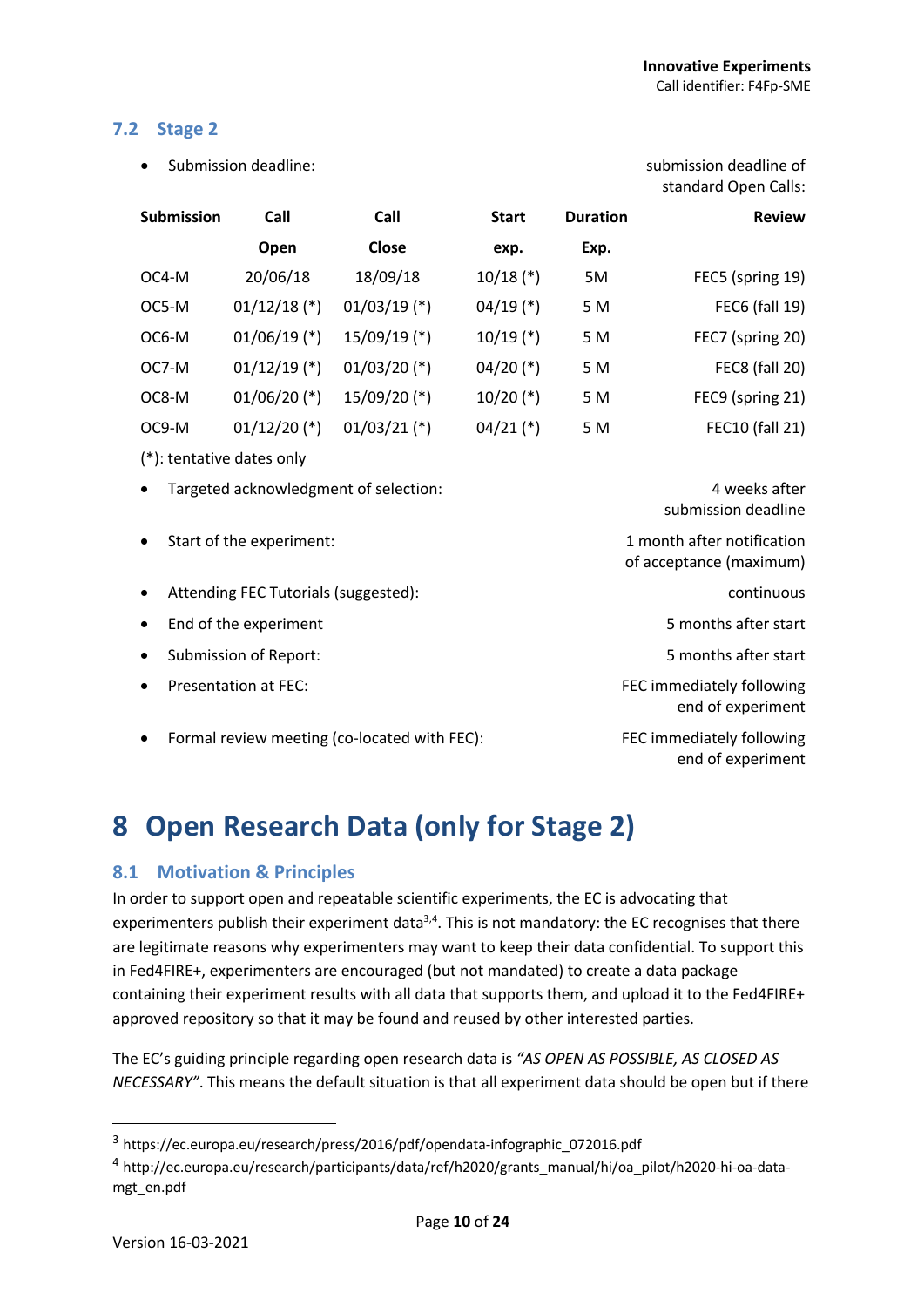are genuine reasons why experiment data is not to be opened, experimenters can opt out and their experiment data can be kept confidential. Fed4FIRE+ experimenters can opt out of opening data at any time up to the point of publication after the experiment has completed, even if they have previously declared that they want to open data. Experiment proposers need to state the reasons why they will not open data, and these can include:

- Commercial confidentiality & IPR
- Personal data
- Conflict with the experiment's main objective

In general, most academic experimenters are anticipated to want to open data in order to support their academic work, and most commercial experimenters will want to keep their data confidential, but the final decision is the experimenter's, provided they give valid reasons for opting out of opening data.

### **8.2 Data Archive**

The repository chosen for Fed4FIRE+ is **Zenodo**<sup>5</sup>. The reasons for this choice are given in detail in Fed4FIRE+ D2.1, Initial Guidelines on Data Management, but they are summarised here:

- Zenodo is hosted by CERN, so it is unlikely to disappear any time soon, and has a stated longterm data preservation policy.
- Zenodo exports descriptive metadata to ORD search engines, enabling the data to be easily found.
- Zenodo is an issuer of Digital Object Identifiers (DOIs)<sup>6</sup>, enabling the data to be uniquely identified.
- Zenodo is flexible on licensing of data.
- Zenodo provides automated reporting to the EC for open data stored within it, so evidence of the commitment from Fed4FIRE+ and experimenters to provide open experiment data can be easily verified.

### **8.3 Funding Available (only Stage 2)**

Funding to cover the experimenter's costs in preparing the ORD data package is available from the Fed4FIRE+ Federator. This is additional to the support funding for experiments, and will be paid to an experimenter upon confirmation that their Stage 2 experiment data package is complete and uploaded into the Fed4FIRE+ approved data repository, Zenodo.

The funding available is capped to an upper limit of €500 and justification of the costs must be provided.

### **8.4 Process**

The process for ORD in Fed4FIRE+ is shown in Figure 1. The left-hand column shows activities by the experimenter, and the right hand column shows activities by the Federator.

<sup>5</sup> https://zenodo.org/

 $6$  https://www.doi.org/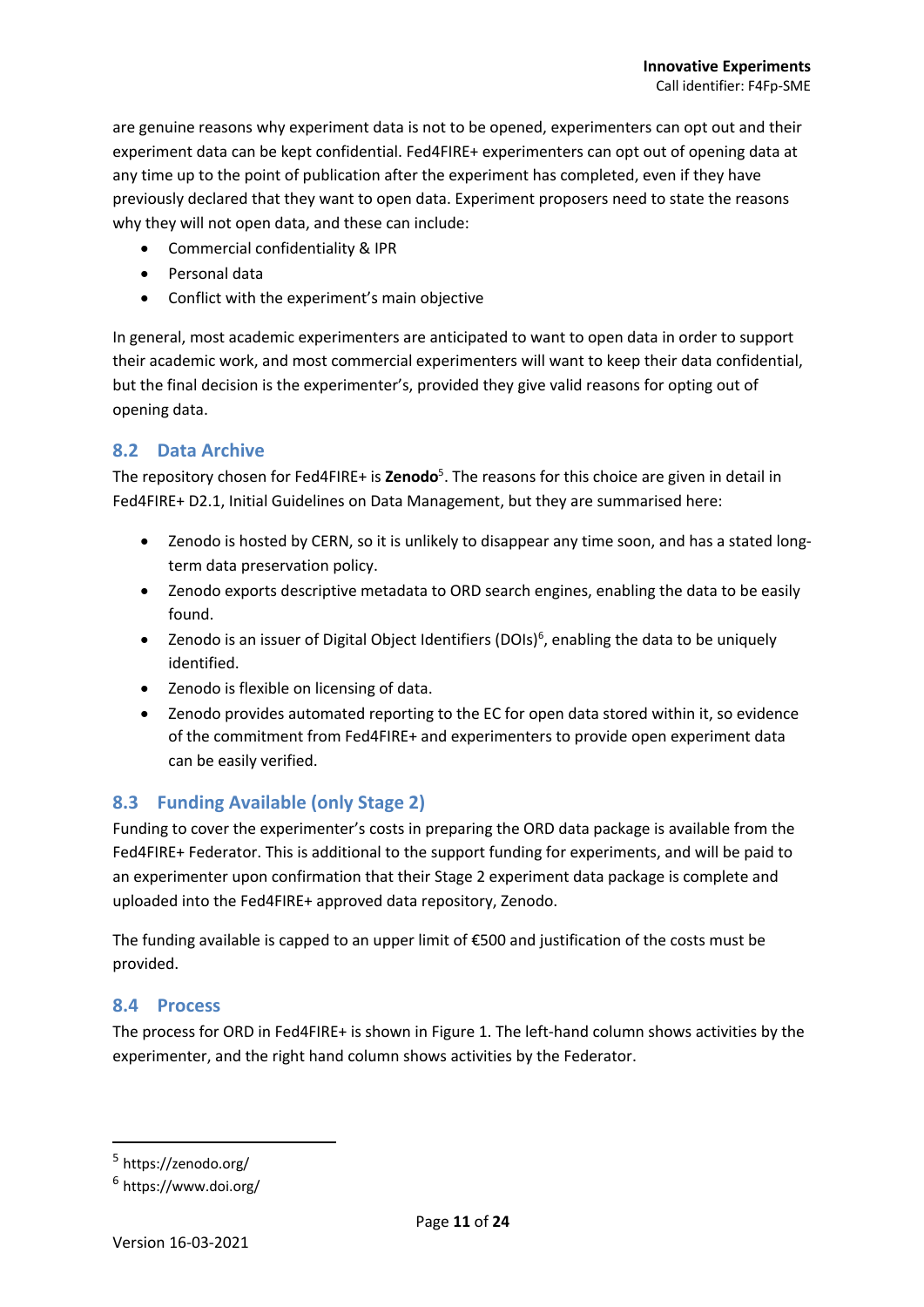At experiment proposal time, the experimenter decides whether they want to open data. If they want to keep data confidential, they need to provide satisfactory reasons why not in their proposal. Valid reasons will not prejudice against funding for experiment proposals. If experimenters want to open data, they must complete a basic data management plan and include this with the proposal submission. If the proposal (including the basic DMP) is accepted, in addition to providing the experiment funding, the Federator puts aside funding to cover the experimenter's extra costs in preparing the ORD package.

After the experiment is complete, the experimenter has another opportunity to decide whether they want to open their research data. If they wish to keep their data closed, they need to provide reasons in their experiment report. If they wish to open data, they must complete a more detailed DMP, prepare a data package including metadata describing the experiment data and upload the data package to Fed4FIRE+'s approved data repository, Zenodo. Zenodo will issue a Digital Object Identifier, and this must be submitted to the Federator. The Federator will check the existence and completeness of the data package, and if all is well, will authorise a cost claim for the experimenter covering their costs for opening data (up to a limit of €500).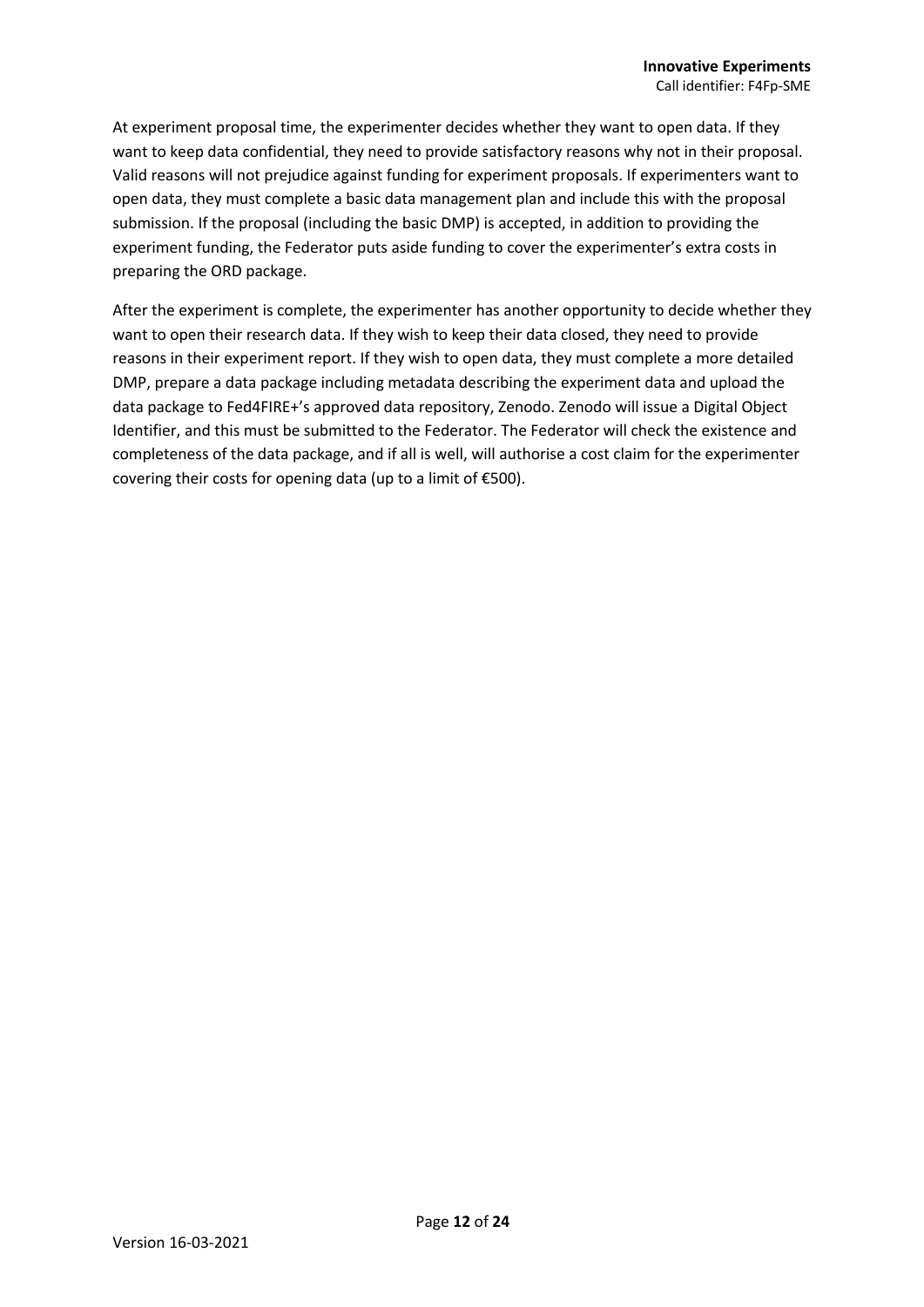

**Figure 1: Fed4FIRE+ Open Research Data Process**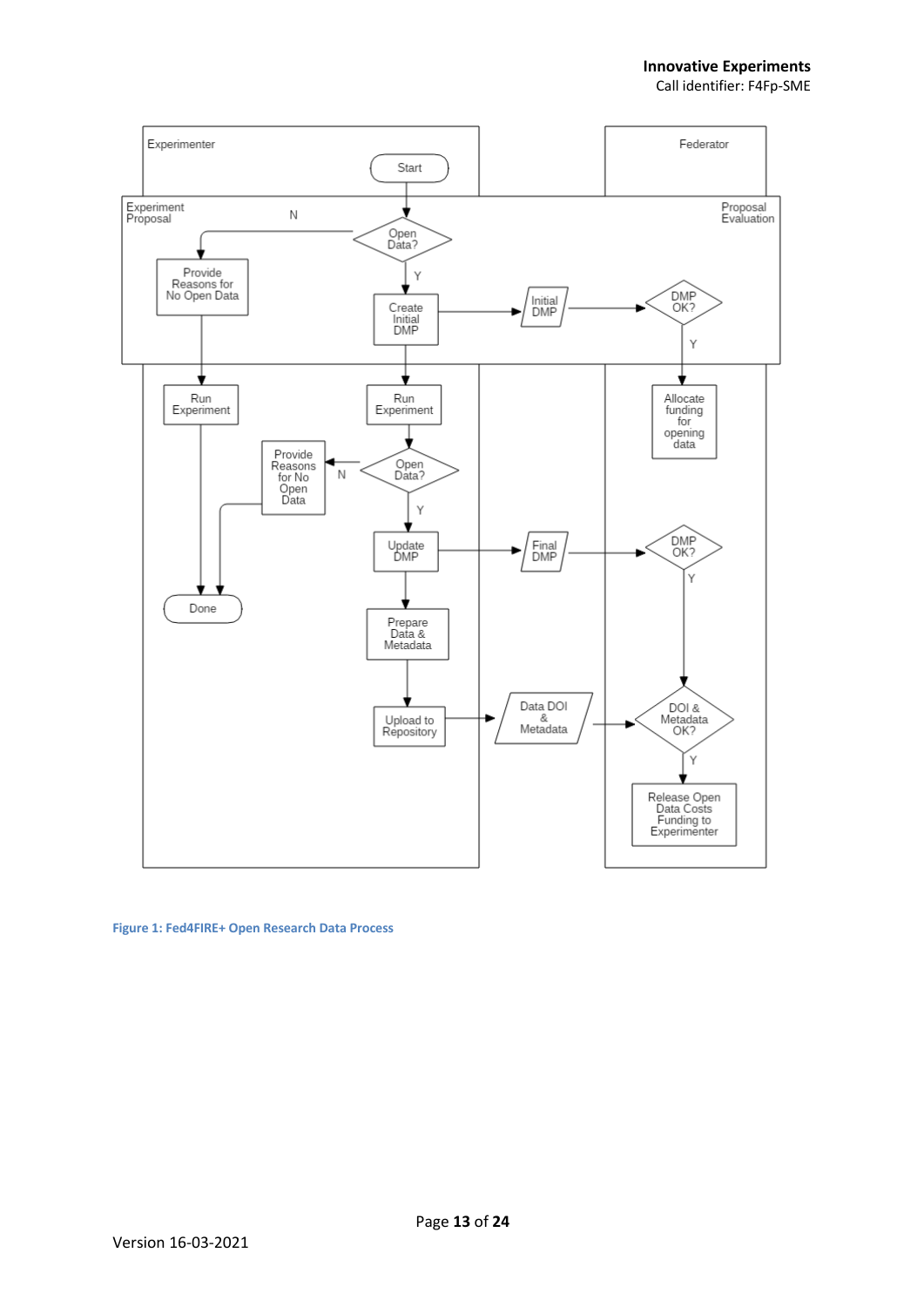### **9 Proposal template**

The use of a specific proposal format as described in this section is mandatory. The template (can be found as download on the Fed4FIRE+ website together with this Call information) is limited in size and is focusing on "what experimenters want to do" and "what the expected result is".

### **9.1 Proposal template – Stage 1**

- Section A Information page and Summary (200 word summary) The information in this section may be used in public documents and reports by the Fed4FIRE+ consortium.
- Section B Description and Expected Results (target length 2 pages) describing the details on the planned experiment (what do you hope to obtain, how, why is it relevant, how this prepares to a Stage 2 proposal). This section may also include all information with respect to the State-of-the-Art to show the innovative character of the experiment and the expected business impact
- Section C Requested Fed4FIRE+ tools, testbeds and facilities (1 page, standard form) The information in this section needs to be collected in collaboration with the Fed4FIRE+ partner acting as patron on this experiment. For this section a specific format needs to be used, which is attached to this document and available for download.
- Section D Compliance check (max. 1 page, standard form to be provided by the Fed4FIRE+ Patron) This section contains the formal statement of the Fed4FIRE+ partner(s) acting as patron on this experiment that he/she has been informed about your proposed experiment and that he agrees that it can be carried out on the required testbed(s).
- Section E Background and qualifications (target length 1/2 page) This section describes the proposing experimenters and includes an overview of the activities, your qualifications, technical expertise and other information to allow the reviewers to judge your ability to carry out the experiment.
- Section G Requested funding (1 page. standard form). This section provides an overview of the budgeted costs and the requested funding. A split is made in
	- o personnel costs
	- o other direct costs (travel, consumables,..) and
	- o indirect costs (see section 6).

This section also includes the split between the budget allocated to the experimenter and the budget allocated to the Patron(s), clearly argumenting this split (max. €2 500 in total for the patron(s) in Stage 1).

The budget can be split in a flexible way between the experimenter and the Patron but the split needs to be provided and argumented in the proposal. It is thus possible to have:

- example 1: Experiment budget = 10 000 euro Patron budget = 2 500 euro
- example 2: Experiment budget = 11 000 euro patron budget = 1 500 euro
- example 3: Experiment budget = 10 500 euro Patron 1 budget = 1 500 euro Patron 2 budget = 500 euro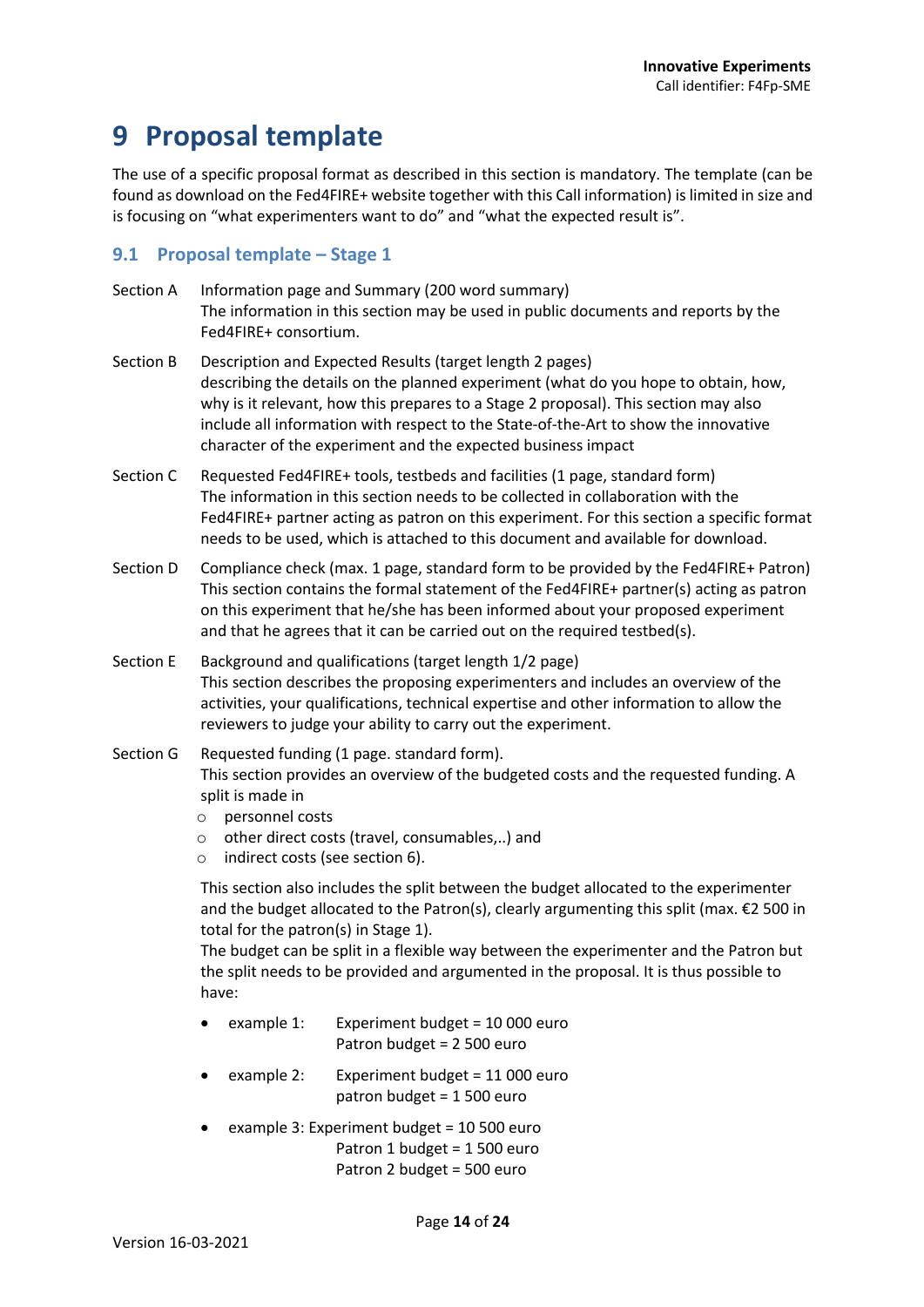#### Section G Participation in previous Open Calls of the Fed4FIRE+ project. This section provides information on previous participation in Open Calls of the Fed4FIRE+ project:

- Parties who have submitted proposals in previous calls which were NOT selected for funding should indicate the exact dates and details of the previous submissions.
- Parties who have submitted proposals in previous calls which were selected for funding should indicate the difference between the current proposal and the previously submitted proposal.
- Parties belonging to a legal entity of which other groups have submitted proposals in previous calls also need to indicate the difference between the current proposal and the previously submitted proposals.
- Section H Data Management In stage 1, this section just contains 1 single question with respect to the intention of the proposer to make the result of the experiment public or not.

### **9.2 Proposal template – Stage 2**

- Section A Information page and Summary (300 word summary) The information in this section may be used in public documents and reports by the Fed4FIRE+ consortium.
- Section B Detailed Description and Expected Results (target length 6 pages) describing:
	- the details on the results of the experiment carried out in Stage 1 and

- the details on the planned experiment (what do you hope to obtain, how, why is it relevant).

This section may also include all information with respect to the State-of-the-Art to show the innovative character of the experiment and the expected business impact

- Section C Requested Fed4FIRE+ tools, testbeds and facilities (1 page, standard form) The information in this section needs to be collected in collaboration with the Fed4FIRE+ partner acting as patron on this experiment. For this section a specific format needs to be used, which is attached to this document and available for download.
- Section D Compliance check (max. 1 page, standard form to be provided by the Fed4FIRE+ Patron) This section contains the formal statement of the Fed4FIRE+ partner(s) acting as patron on this experiment that he/she has been informed about your proposed experiment and that he agrees that it can be carried out on the required testbed(s).
- Section E Background and qualifications (target length 1 page) This section describes the proposing experimenters and includes an overview of the activities, your qualifications, technical expertise and other information to allow the reviewers to judge your ability to carry out the experiment. This section can be copied from the Stage 1 proposal.
- Section F Expected feedback to the Fed4FIRE+ Consortium (target length 1-2 pages) This section is an updated and more elaborated version of Section F of the Stage 1 proposal. It contains valuable information for the Fed4FIRE+ consortium and should indicate the expected feedback the Fed4FIRE+ consortium can expect form the use of its federated facilities after carrying out your experiment. This information is essential in view of the sustainability of the facilities and use of tools and procedures. Note that the production of this feedback is one of the key motivations for the existence of the Fed4FIRE+ open calls.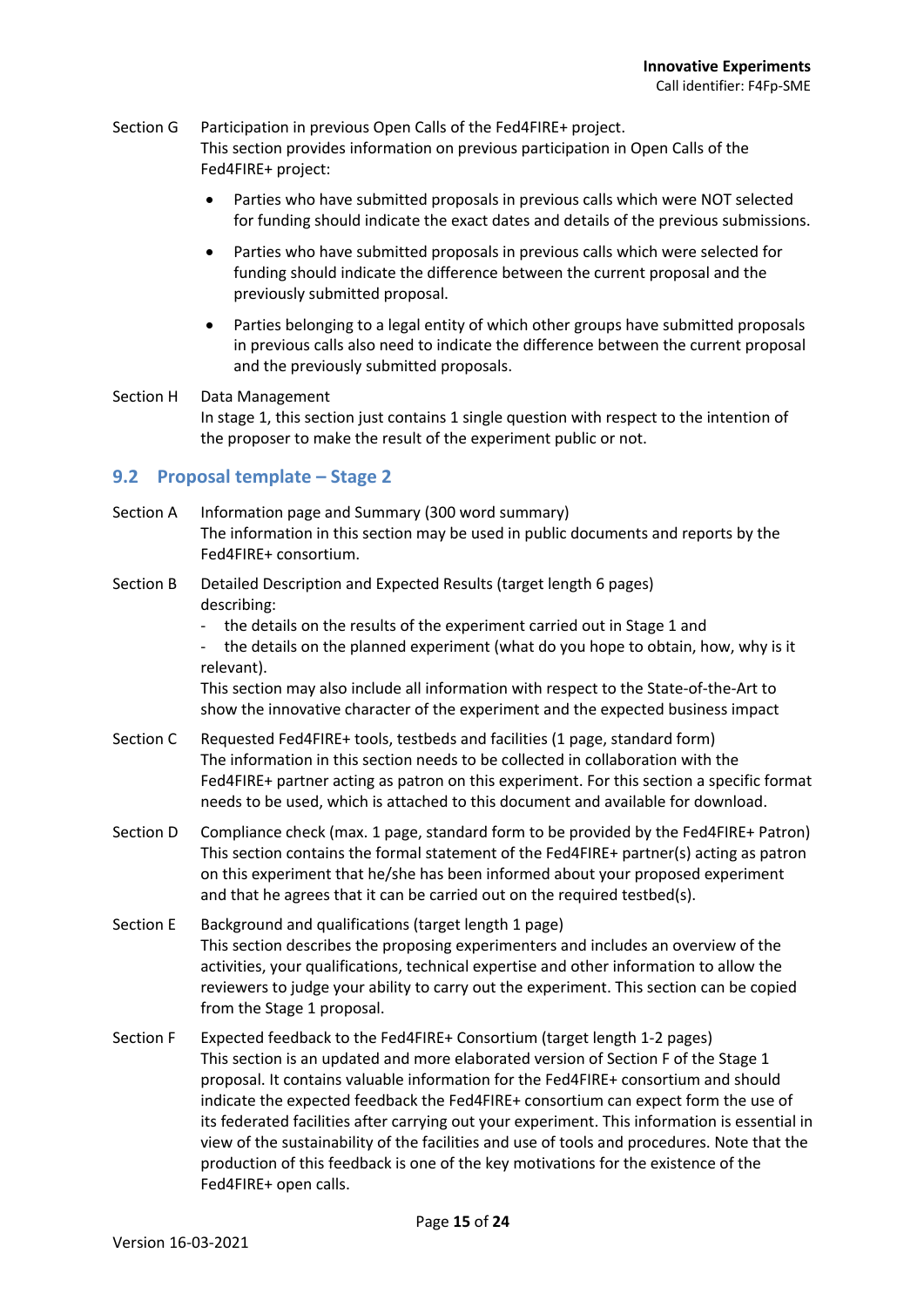- Section G Future plans (target length 1 page) This section contains information regarding expected possible follow-up experiments, new initiatives, new projects which may follow out of the experiment as proposed in this Open Call.
- Section H Requested funding (1 page). This section provides an overview of the budgeted costs and the requested funding. A split is made in
	- o personnel costs
	- o other direct costs (travel, consumables,..) and
	- o indirect costs (see section 6).

This section also includes the split between the budget allocated to the experimenter and the budget allocated to the Patron(s), clearly argumenting this split (max. €5 000 in total for the patron(s) in Stage 2).

The budget can be split in a flexible way between the experimenter and the Patron but the split needs to be provided and argumented in the proposal. It is thus possible to have:

- example 1: Experiment budget = 55 000 euro Patron budget = 5 000 euro
- example 2: Experiment budget = 57 000 euro patron budget = 3 000 euro
- example 3: Experiment budget = 56 000 euro Patron 1 budget = 2 500 euro Patron 2 budget = 1 500 euro
- Section I Participation in previous Open Calls of the Fed4FIRE+ project. This section provides information on previous participation in Open Calls of the Fed4FIRE+ project:
	- Parties who have submitted proposals in previous calls which were NOT selected for funding should indicate the exact dates and details of the previous submissions.
	- Parties who have submitted proposals in previous calls which were selected for funding should indicate the difference between the current proposal and the previously submitted proposal.
	- Parties belonging to a legal entity of which other groups have submitted proposals in previous calls also need to indicate the difference between the current proposal and the previously submitted proposals.

#### Section J Data Management

This section begins with the question: "Will you provide a complete, publicly-accessible dataset of your experiment results and supporting data, uploaded in Fed4FIRE+'s chosen repository?"

For the Answer "NO": The experimenter needs to provide reasons why they will not make their experiment data open as part of the proposal. Guidance on opt out reasons can be found in Section 8.1.

For the Answer "YES": The experimenter needs to fill in the table provided in the template, and this becomes the initial Data Management Plan, to be submitted with the experiment proposal. Guidance notes are provided in the table.

Section K Survey. This survey contains a list of specific requirements which you expect your experiment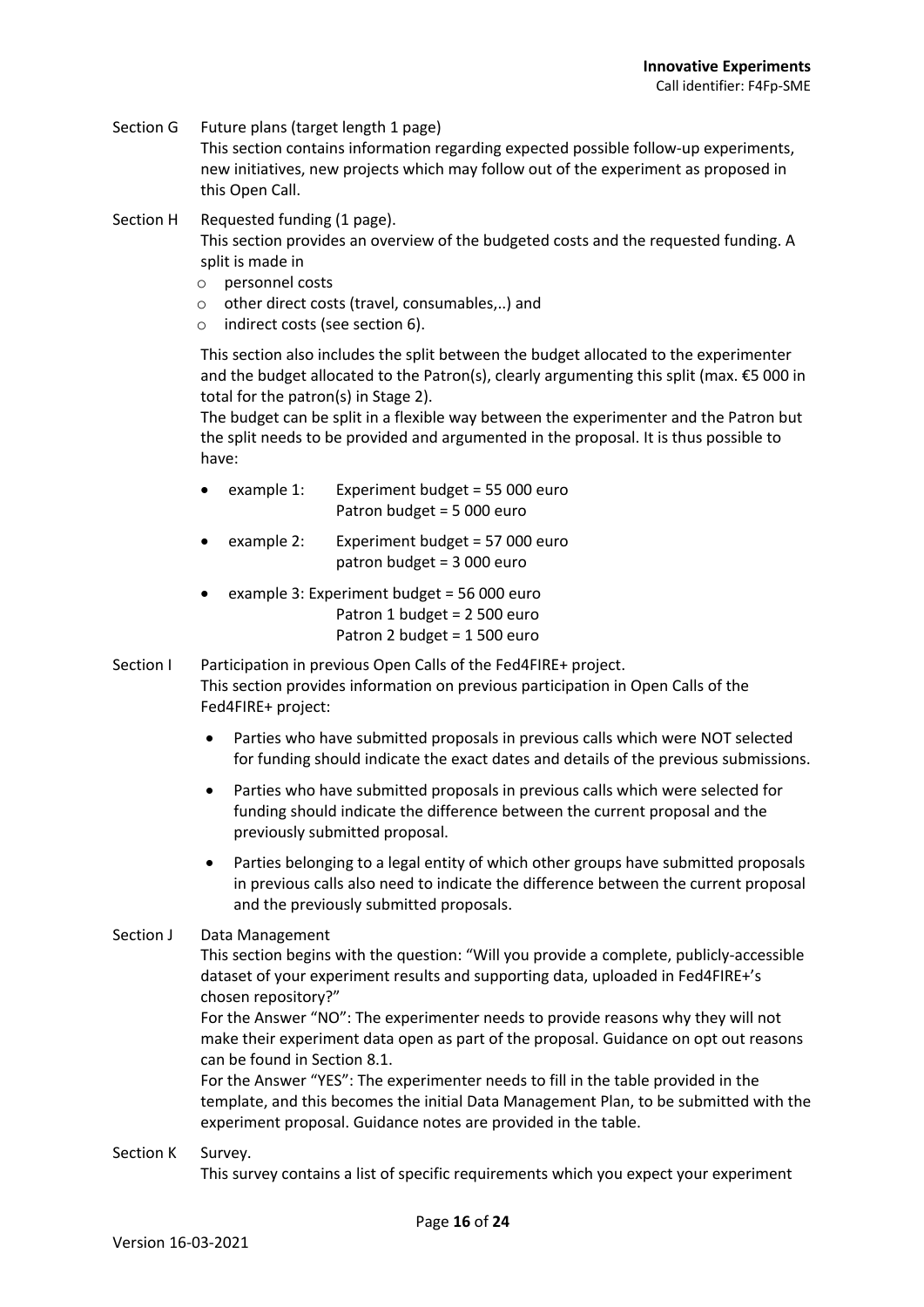has for our federated testbeds. This survey will be done through a specific template which will become available on-line. This survey is an integral part of your proposal. Proposing parties who do not complete this survey by the set deadline are not eligible for evaluation.

The survey responses will remain within the Fed4FIRE+ consortium and will be used for reports and evaluation of the Fed4FIRE+ tools, testbeds and concept. The results will not be forwarded to the reviewers and will consequently not influence the scoring of your proposal during the evaluation process.

# **10Support during experiment and the role of the Patron**

Experimenters in this open call category have access to basic and advanced support:

### **A. Basic support**

- Guaranteeing that the facility is up and running (e.g. answering/solving "could it be that server X is down?")
- Providing pointers to documentation on how the facility can be used (e.g. "how to use the virtual wall testbed" => answer: check out our tutorial online at page x")
- Providing pointers to technical questions as far as relevant (e.g. answering "do you know how I could change the WiFi channel" => answer: yes, it is described on following page: y"; irrelevant questions are for example "how to copy a directory under Linux")
- This support will be handled through the support forum detailed at http://doc.fed4fire.eu/support.html

### **B. Dedicated (advanced) support includes all of the following supporting activities by the patron:**

- Deeper study of the problem of the experimenter: invest effort to fully understand what their goals are, suggest (alternative) ways to reach their goals. To put it more concretely (again using the example of the Virtual Wall testbed), these experimenters do not need to know the details on the Virtual Wall or how it should be used, they will be told what is relevant to them and can focus on their problem, not on how to solve it.
- Help with setting up the experiments (e.g. "how to use the virtual wall" => answer: the tutorial is there, but let me show you how what is relevant for you, let me sit together with you while going through this example and let us then also make (together) an experiment description that matches what you are trying to do.
- (Joint) solving of practical technical problems (e.g. "do you know how I could change the WiFi channel" => yes, it is described on page y, in your case you could implement this as following: ..., perhaps we should quickly make a script that helps you to do it more easily, ...)
- Custom modifications if needed: e.g. adding third-party hardware and preparing an API for this.
- Technical consultancy during/after the experiments (e.g. "I do get result x but would have expected y, what could be the problem?")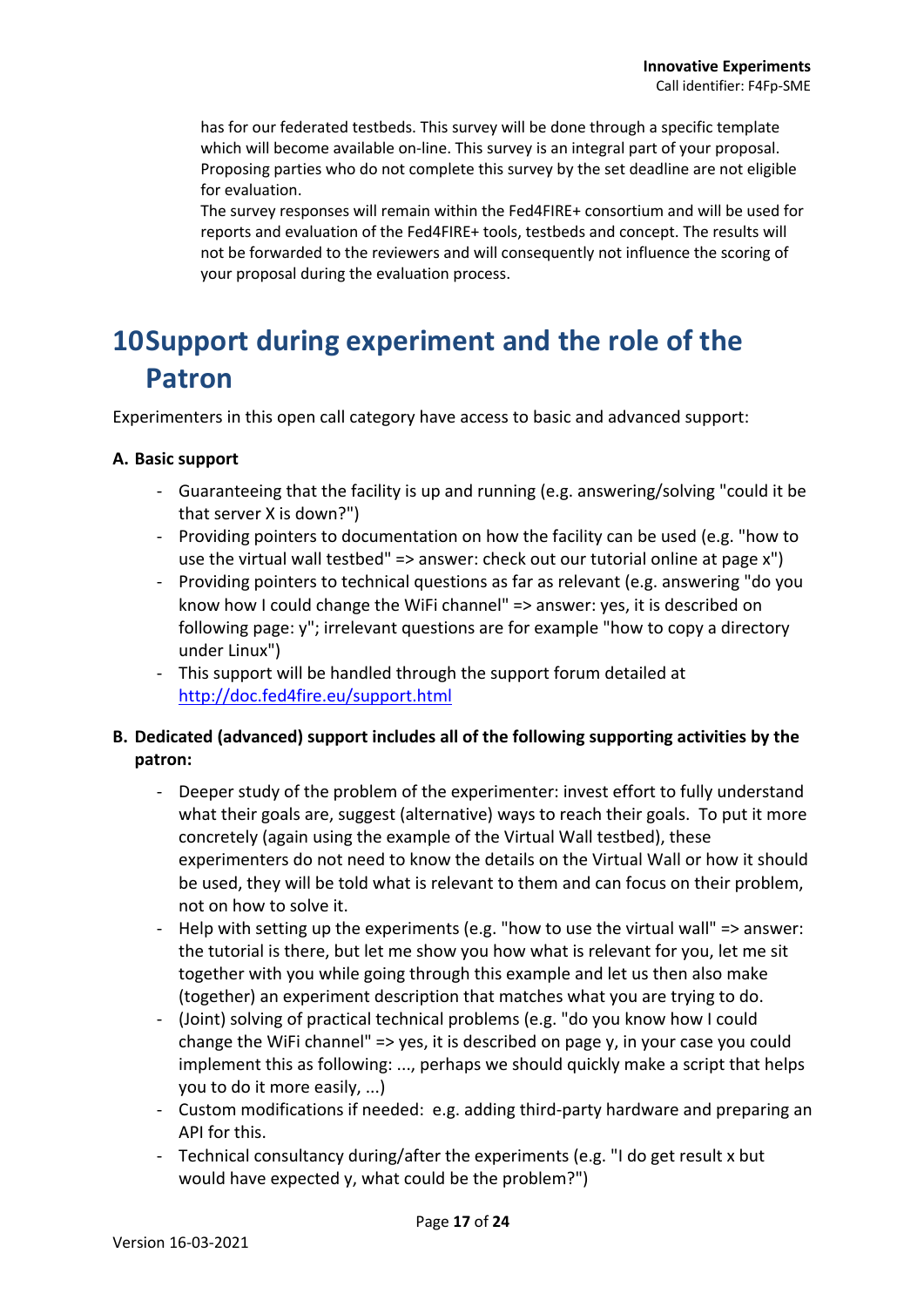It is essential that you get in contact with the Fed4FIRE+ partner in charge of the testbed(s) you will use for your experiment to discuss your experiment and the specific requirements. Each proposing party must therefore contact the Fed4FIRE+ consortium regarding its submission to identify a possible Patron. The proposing party must submit its draft proposal to this Patron. The feedback by the Patron is provided in section D of the proposal.

The role and support by the Patron will be reflected in the budget (see section G of the proposal). At least one Patron is needed per experiment, but more are possible.

# **11Budget & Payment scheme**

As the experimenter will be linked to the Fed4FIRE+ consortium as 3<sup>rd</sup> Party receiving financial support, specific arrangements exist with respect to financial costs and payment schemes:

### **11.1 Compliance rules**

• As a  $3^{rd}$  Party, the proposing party needs to include an overview of the estimated costs in its proposal at the time of submission. Costs consist of personnel costs, direct costs (such as travel, consumables, etc.) and indirect costs. The costs of a 3rd Party have to comply with the rules and the principles mentioned in Section I, Article 6 (Eligible and ineligible costs) of the H2020 AGA — Annotated Model Grant Agreement (see http://ec.europa.eu/research/participants/data/ref/h2020/grants\_manual/amga/h2020-

amga en.pdf), in the same way as the beneficiaries, and must be recorded in the accounts of the 3rd Party. In other words, the rules relating to eligibility of costs, identification of direct and indirect costs and upper funding limits apply. Equally those concerning controls and audits of Section I, Article 22 of the H2020 AGA.

### **11.2 Acceptable costs:**

- The budget for the experimenter covers the costs for:
	- o getting acquainted with the testbed
	- o executing the experiment
	- o reporting feedback about the federation framework
	- $\circ$  submitting the required documents
	- o attending the required meetings (travel)
- The budget for the Fed4FIRE+ partner(s) acting as Patron(s) covers the costs for:
	- $\circ$  supporting the proposer during the preparation and execution of the experiment
	- o specific adaptation of the testbed to run the experiment
	- $\circ$  providing feedback and quality-check on the submitted reports and materials by the experimenter.

### **11.3 Budget**

The maximum requested funding for each experiment in this Call is set at:

- o 12.5k euro for Stage 1 and
- o 60 k euro for Stage 2

The budgeted costs and the requested funding should include:

- o personnel costs
- o other direct costs (travel, consumables,..) and
- o indirect costs (see below).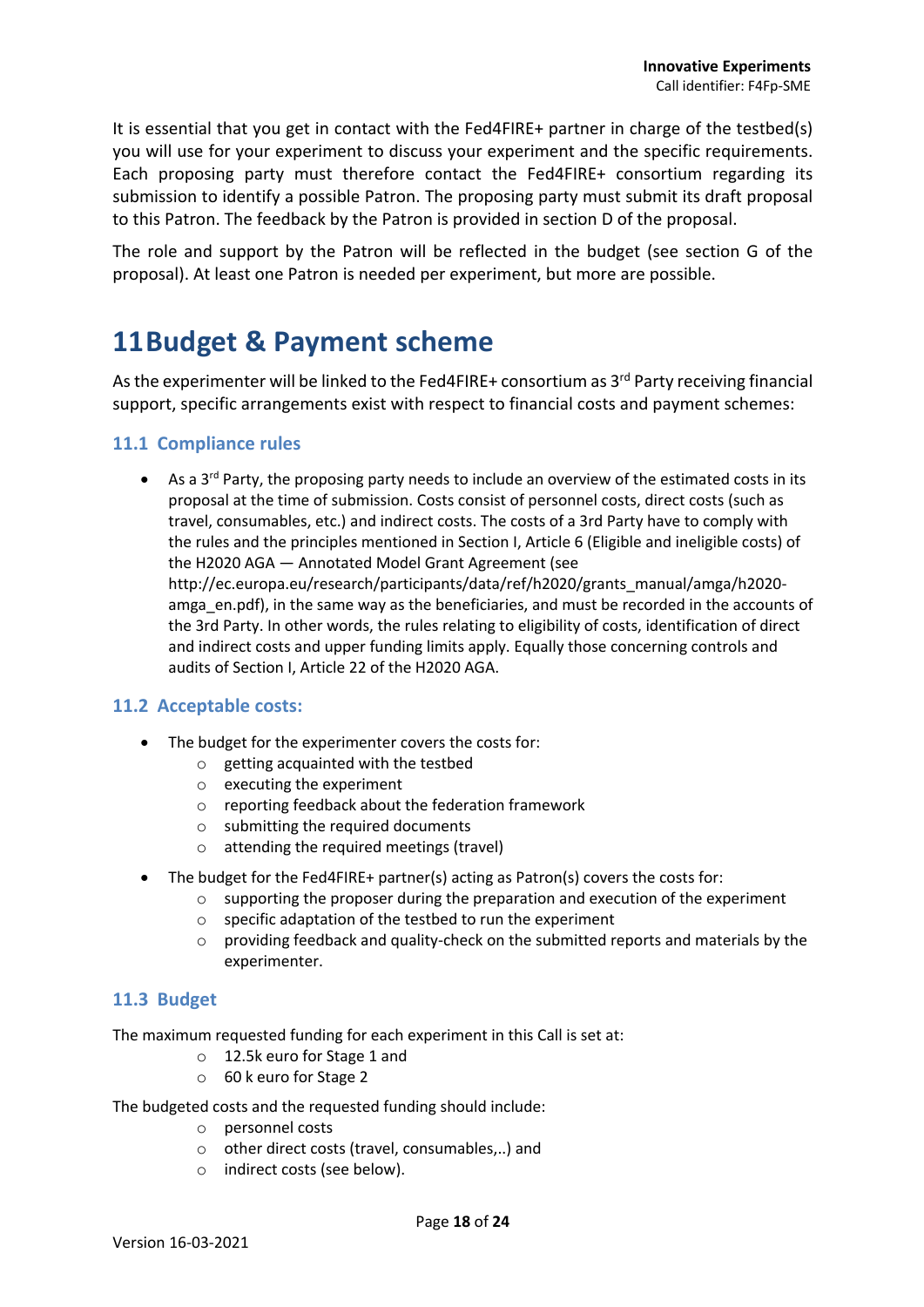The budget can be split in a flexible way between the experimenter and the Patron but the split needs to be provided and argumented in the proposal. It is thus possible to have:

For Stage 1:

|             | example 1:                                                                 | Experiment budget = 55 000 euro<br>Patron budget = 5 000 euro                                              |  |
|-------------|----------------------------------------------------------------------------|------------------------------------------------------------------------------------------------------------|--|
|             | example 2:                                                                 | Experiment budget = 57 000 euro<br>patron budget = 3 000 euro                                              |  |
|             |                                                                            | example 3: Experiment budget = 56 000 euro<br>Patron 1 budget = 2 500 euro<br>Patron 2 budget = 1 500 euro |  |
| For Stage 2 |                                                                            |                                                                                                            |  |
|             | example 1:                                                                 | Experiment budget = 55 000 euro<br>Patron budget = 5 000 euro                                              |  |
|             | example 2:                                                                 | Experiment budget = 57 000 euro<br>patron budget = 3 000 euro                                              |  |
|             | example 3: Experiment budget = 56 000 euro<br>Patron 1 budget = 2 500 euro |                                                                                                            |  |

### **11.4 Indirect costs:**

For the Experimenter all numbers must include indirect costs, for the Patron, indirect costs follow the H2020 guidelines and are defined as 25%.

Patron 2 budget = 1 500 euro

### **11.5 Submission of invoices**

- The proposer will need, if its experiment is selected for funding:
- To submit an invoice for 75% of the budget allocated to the 3rd Party which will be paid by imec as coordinator upon an approval of the report by the Fed4FIRE+ consortium.
- To submit an invoice for 25% of the budget allocated to the 3rd Party which will be paid by imec as coordinator upon receiving a positive evaluation report by the EU appointed reviewers following a formal review by the EU representatives.
- Payments to the Fed4FIRE+ partner acting as Patron will be made internally within the consortium.

### **12Access to Foreground information from the project**

As indicated by the EC Guidelines, a  $3<sup>rd</sup>$  Party is paid in full for its contribution made to a project by the Coordinator. As a consequence, 3<sup>rd</sup> Parties do not have any IPR rights on the foreground of the project.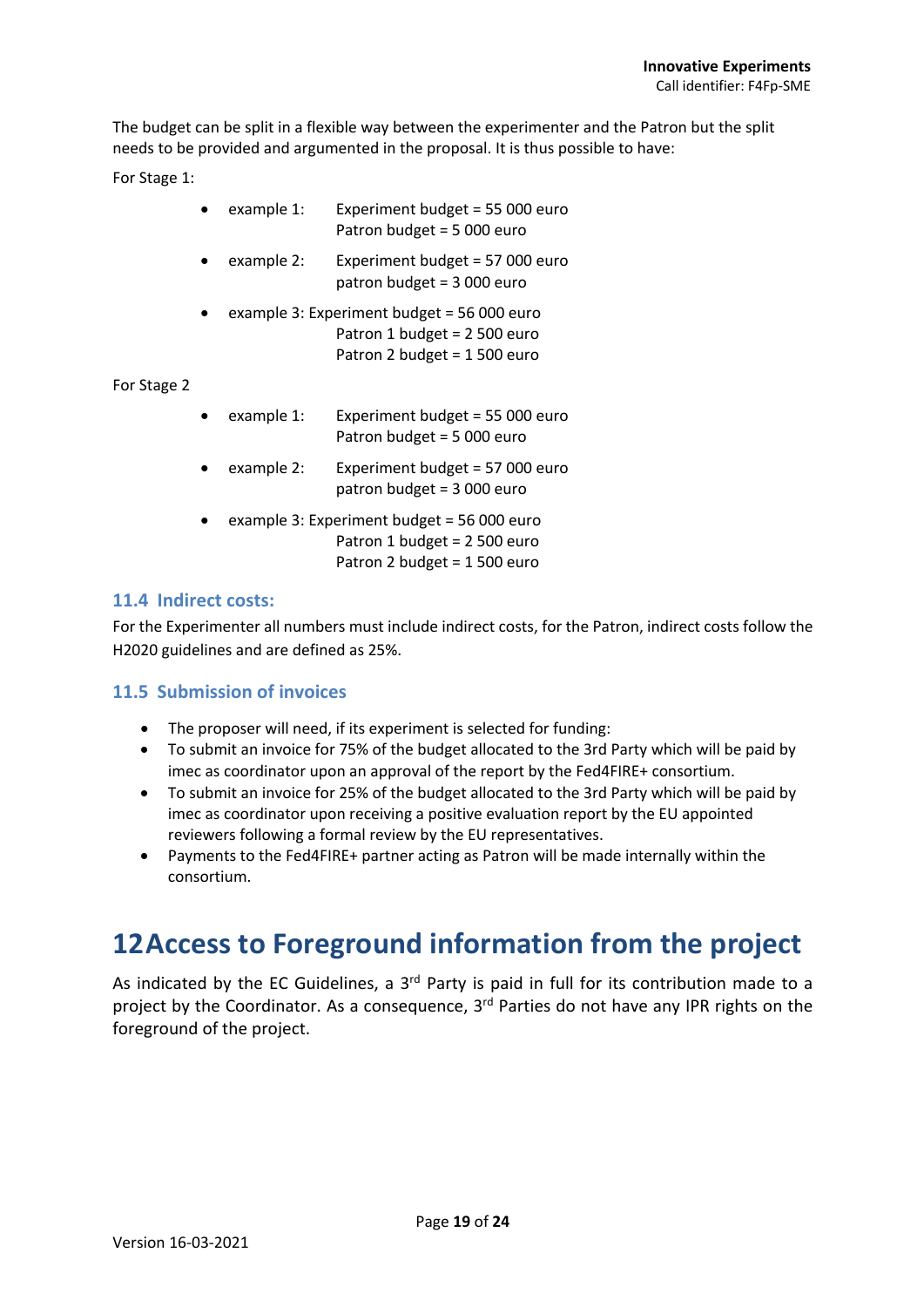# **13Reporting**

As the experimenter will be linked to the Fed4FIRE+ consortium as 3rd Party receiving financial support, no input will be required for any of the regular project reports which the Fed4FIRE+ consortium needs to submit to the EU.

A final report needs to be submitted after conclusion of the experiment. A specific template needs to be used (can be found as download on the Fed4FIRE+ website together with this Call information) and will include:

### **13.1 Stage 1 Reporting**

#### **13.1.1 Stage 2 proposal submitted as follow-up of Stage 1 experiment:**

If a Stage 2 proposal is being prepared as a follow-up of the Stage 1 experiment, the proposal for the Stage 2 submission will serve as a report of the Stage 1 experiment. No separate report needs to be submitted.

#### **13.1.2 No stage 2 proposal submitted as follow-up of Stage 1 experiment:**

In case no follow-up experiment in Stage 2 is submitted, a report on the Stage 1 experiment needs to be submitted similar to the report following the Stage 2 experiment (see next section).

### **13.2 Stage 2 Reporting (template provided)**

- Part A. Summary
- Part B. Detailed description

This section describes the details on the experiment and provides information as you have been collecting this from your point of view and from your business. It includes:

- B.1 Concept, Objectives, Set-up and Background
- B.2 Technical Results & Lessons learned
- B.3 Business impact
- Part C. Feedback to Fed4FIRE+

This section contains valuable information for the Fed4FIRE+ consortium and describes your experiences by running your experiment on the available testbeds. Note that the production of this feedback is one of the key motivations for the existence of the Fed4FIRE+ open calls. It includes:

- C.1 Resources & tools used
- C.2 Feedback based on design/set-up/running your experiment on Fed4FIRE+
- C.3 Why Fed4FIRE+ was useful to you

This report will not only serve as an evaluation tool to judge payment of the experimenter, but will mainly serve as input to the Fed4FIRE+ sustainability plans, evaluation of the userfriendliness of the Fed4FIRE+ tools and identification of missing gaps in both testbeds and tools.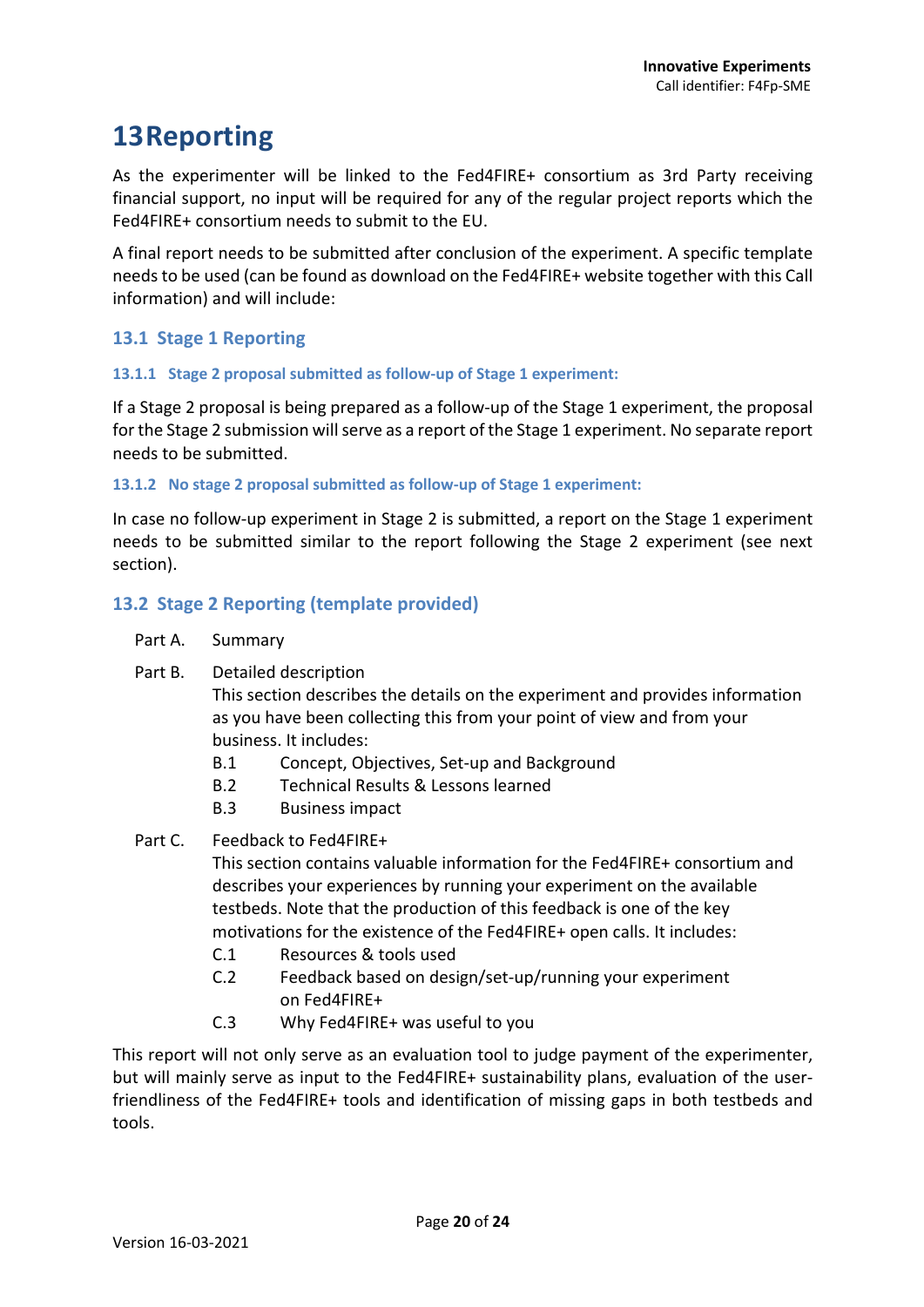Part of this report may be used by the Fed4FIRE+ consortium for inclusion in their reporting documents to the EU and in public presentations. Inclusion of confidential information should therefore be indicated and discussed with the Fed4FIRE+ consortium.

This report will also be used for the formal review by the European Commission.

# **14Criteria for evaluation and ranking of experiments**

Proposals can only be submitted by eligible parties (cfr section 4):

Evaluation and ranking will be carried out by an external review panel. Selection will mainly be based upon:

### **14.1 Proposals for experiments in Stage 1**

Proposals for experiments have to demonstrate:

Criteria I. A degree of **industrial and/or scientific innovation & relevance** including a motivation for the experiment. (Section B of the Proposal Template) The score given here should reflect:

> - the degree of innovation: if an experiment is pushing the boundaries of its domain, then it should get a higher score here then experiments testing trivial things. In order to demonstrate these criteria, the proposer may opt to indicate the State of the Art in the appropriate field

> - and / or the industrial relevance including the expected and projected impact on the experimenter through product development or the scientific relevance and the projected impact on the organisation

Criteria II. **Relevance for Fed4FIRE**+: This criterion provides a score taking into account several possible issues:

> Use of Fed4FIRE+ facilities and tools (Sections B & C of the Proposal Template): The use of the proposed testbeds and tools will be evaluated on the basis of the relevance and the required complexity. Proposals will not be penalized for using only single testbeds or single tools, but use of multiple testbeds is stimulated, as Fed4FIRE+ is a federation of testbeds. No distinction is made between achieving this by running the same experiment in sequence on multiple testbeds (e.g. to evaluate different wireless environments), or by running a single experiment that relies on resources from different testbeds at the same time. If however proposals have made their design artificially more complex than needed just in order to use multiple testbeds, then the score will be lower. Similarly, if proposals have made their designs too trivial while you can easily identify opportunities for involving other testbeds that would have made the experiment stronger, then the score will also be lower. In order to optimise the design of the experiment, the proposer should seek information on the available testbeds.

Criteria III. **Indication on possible future follow-up experiments and how this can support the sustainability of the federated testbed facilities**. (Section F of the Proposal Template).

The proposer may indicate possible follow-up projects and experiments which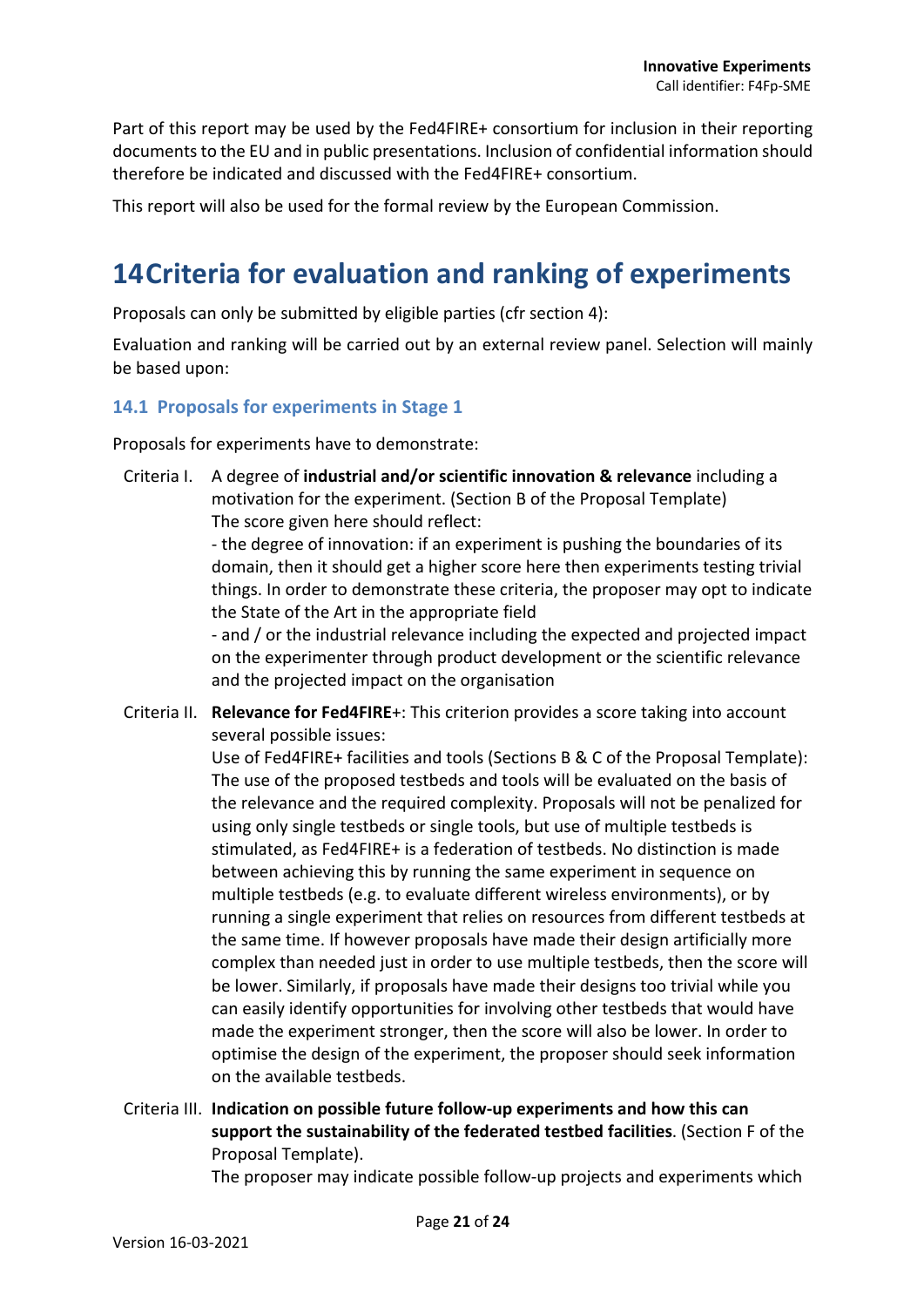can contribute to the sustainability of the Fed4FIRE+ facilities. The quality, the size and the expected feasibility to carry out these future experiments will be reflected by the score in this criterion.

These future plans can be new experiment with Fed4FIRE+, a new research project, internal projects, product commercialization…. As the objective of Fed4FIRE+ is to provide an incentive, seed budget or initial assistance in your business or research, any new initiative triggered by this experiment is acceptable to be listed. The future plans do not have to exclusively impact the future of Fed4FIRE+!

- Criteria IV. The proposer should exhibit **technological expertise and quality**. This information must be included in Section E of the Proposal Template.
- Criteria V. Preference is given to proposals **originating from new players in the field**. Therefore, the following restrictions will be implemented:
	- parties who have submitted a proposal in previous calls of Fed4FIRE+ and which were selected for funding are allowed to submit a new proposal only when clear distinction can be made with previous submitted proposals.
	- Parties who have not submitted or been participating in previous calls of the Fed4FIRE+ project but are belonging to same legal entity as proposers which have submitted proposals in previous calls, are eligible in case they can clearly identify the difference with previous submitted proposals by the other groups.
	- This information must be included in Section G of the Stage 1 Proposal Template.

Amongst all above listed criteria, Criteria I and II will be weighted higher.

The proposed experiment must be executed on the available Fed4FIRE+ testbeds. This competitive call allows for both experiments using multiple testbeds (in parallel and/or in sequence) and experiments using a single testbed. Information about the current Fed4FIRE+ testbeds is available at the dedicated pages<sup>1</sup>. The proposed experiment must use the experimentation tools provided by Fed4FIRE+ in order to provide feedback to the project about their usefulness and maturity in a final report. In justified cases additional external tools may be used.

### **14.2 Proposals for experiments in Stage 2**

Proposals for experiments have to demonstrate:

- Criteria I. A degree of **industrial and/or scientific innovation** including a motivation for the experiment. (Section B of the Proposal Template) The score given here should reflect the degree of innovation: if an experiment is pushing the boundaries of its domain, then it should get a higher score here then experiments testing trivial things. In order to demonstrate these criteria, the proposer may opt to indicate the State of the Art in the appropriate field.
- Criteria II. A degree of **industrial and/or scientific relevance** (Sections B of the Proposal Template)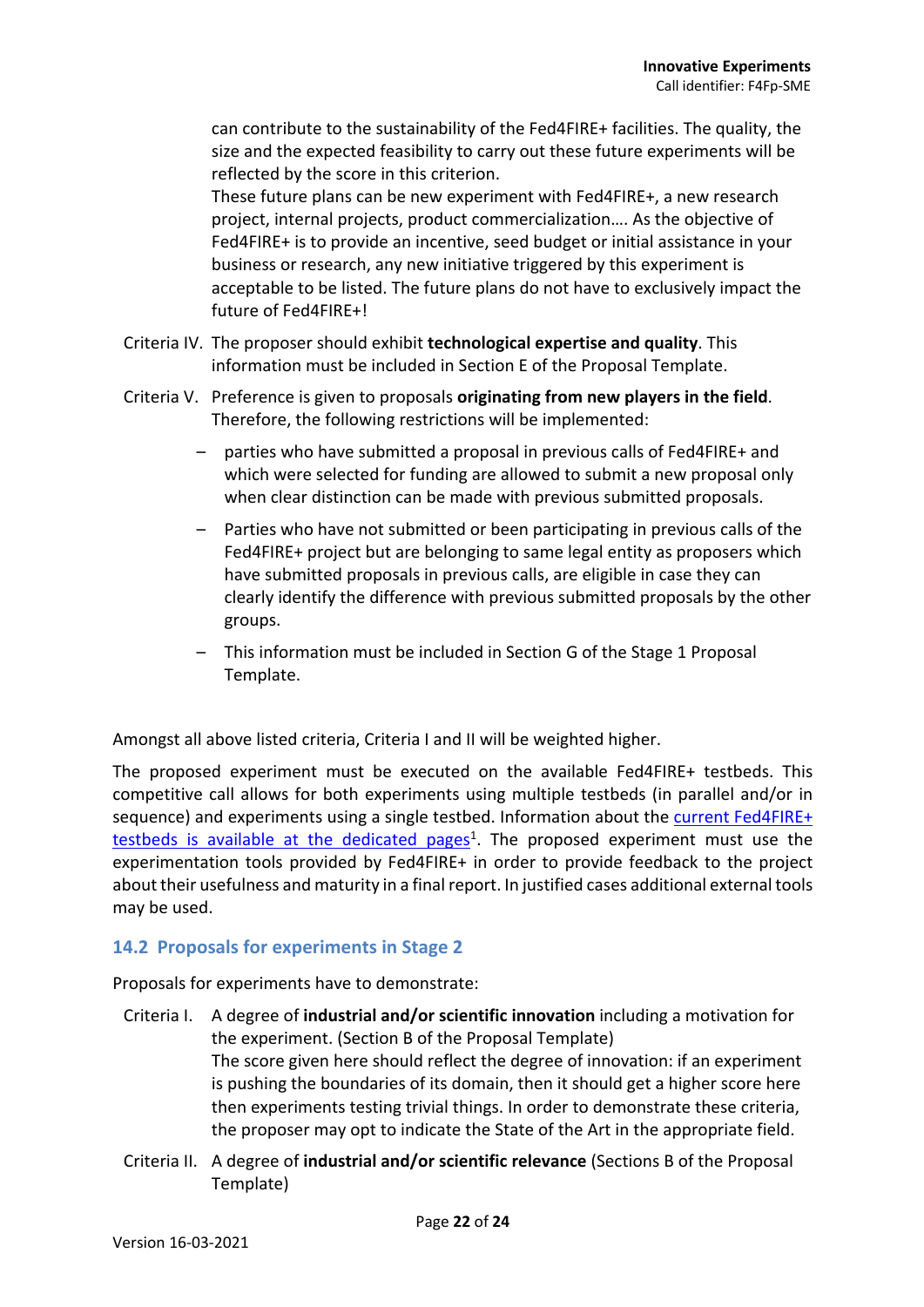This score should reflect the industrial relevance including the expected and projected impact on the experimenter through product development or the scientific relevance and the projected impact on the organisation

- Criteria III. **Clarity and methodology** (Section B of the Proposal Template) The experiment should be scientifically and/or technically sound. There should be a clear problem statement, a solid experiment design, a good methodology, etc.
- Criteria IV. **Use of Fed4FIRE+ facilities and tools** (Sections B & C of the Proposal Template) The use of the proposed testbeds and tools will be evaluated on the basis of the relevance and the required complexity. Proposals will not be penalized for using only single testbeds or single tools, but use of multiple testbeds is stimulated, as Fed4FIRE+ is a federation of testbeds. No distinction is made between achieving this by running the same experiment in sequence on multiple testbeds (e.g. to evaluate different wireless environments), or by running a single experiment that relies on resources from different testbeds at the same time. If, however proposals have made their design artificially more complex than needed just in order to use multiple testbeds, then the score will be lower. Similarly, if proposals have made their designs too trivial while you can easily identify opportunities for involving other testbeds that would have made the experiment stronger, then the score will also be lower. In order to optimise the design of the experiment, the proposer should seek information on the available testbeds.
- Criteria V. **Relevance for Fed4FIRE+ framework** in terms of potential feedback to the project on the planned facility and tools utilization (Section F of the Proposal Template)

The Fed4FIRE+ consortium is seeking feedback regarding the available tools, procedures and testbeds. Proposals which can indicate that more information and feedback on the use of these tools and procedures will be provided will get a higher score. So the more of the Fed4FIRE+ tools and APIs that an experiment can provide feedback on, the better. If they need to use additional non-Fed4FIRE+ tools, that is not a problem as long as they clearly indicate the added value of these additional tools.

Criteria VI. Indication on **possible future follow-up experiments** and how this can support the sustainability of the federated testbed facilities. (Section G of the Proposal Template).

> The proposer may indicate possible follow-up projects and experiments which can contribute to the sustainability of the Fed4FIRE+ facilities. The quality, the size and the expected feasibility to carry out these future experiments will be reflected by the score in this criterion.

> These future plans can be new experiment with Fed4FIRE+, a new research project, internal projects, product commercialization…. As the objective of Fed4FIRE+ is to provide an incentive, seed budget or initial assistance in your business or research, any new initiative triggered by this experiment is acceptable to be listed. The future plans do not have to exclusively impact the future of Fed4FIRE+!